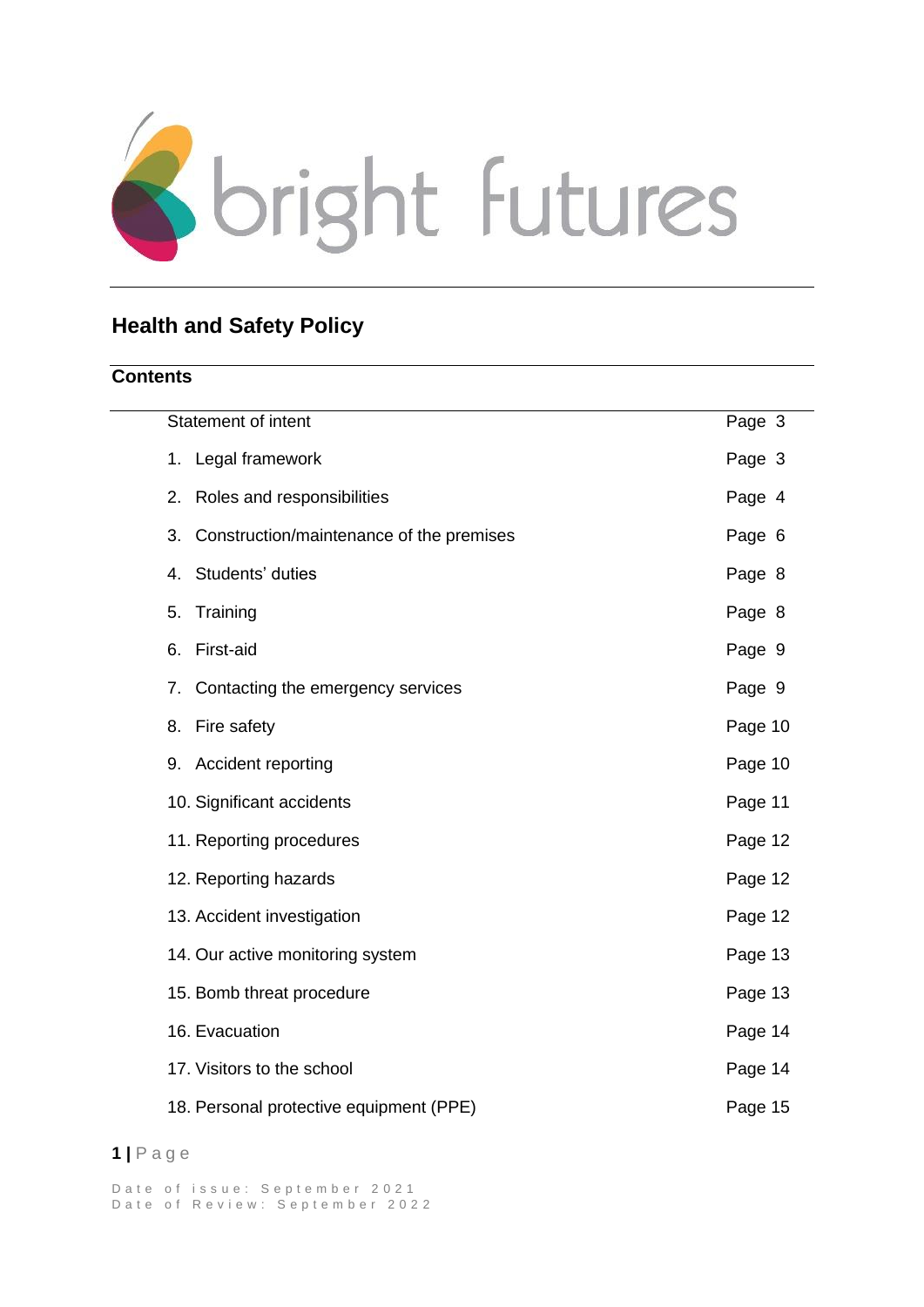| 19. Maintaining equipment                          | Page 16 |
|----------------------------------------------------|---------|
| 20. Hazardous materials                            | Page 16 |
| 21. Asbestos management                            | Page 17 |
| 22. Medicine and drugs                             | Page 18 |
| 23. Smoking                                        | Page 18 |
| 24. Housekeeping and cleanliness                   | Page 18 |
| 25. Infection control                              | Page 19 |
| 26. Allergens and anaphylaxis                      | Page 20 |
| 27. Risk assessment                                | Page 20 |
| 28. Slips and trips                                | Page 21 |
| 29. Security and theft                             | Page 22 |
| 30. Severe weather                                 | Page 22 |
| 31. Safe use of minibuses                          | Page 22 |
| 32. Other school transport                         | Page 23 |
| 33. School trips and visits                        | Page 23 |
| 34. Playground safety                              | Page 23 |
| 35. Manual handling                                | Page 23 |
| 36. Working at heights                             | Page 24 |
| 37. Lone working                                   | Page 24 |
| 38. Workplace health and safety: stress management | Page 24 |
| 39. Workplace health and safety: display equipment | Page 24 |
| 40. Monitoring and review                          | Page 24 |

| SIGNED BY: |                                                | Date       |
|------------|------------------------------------------------|------------|
|            | Daniel Jones<br><b>Chief Executive Officer</b> | 06.09.21   |
|            | <b>Ruth Clifford</b><br><b>Executive Head</b>  | 06.09.2021 |

# **2 |** P a g e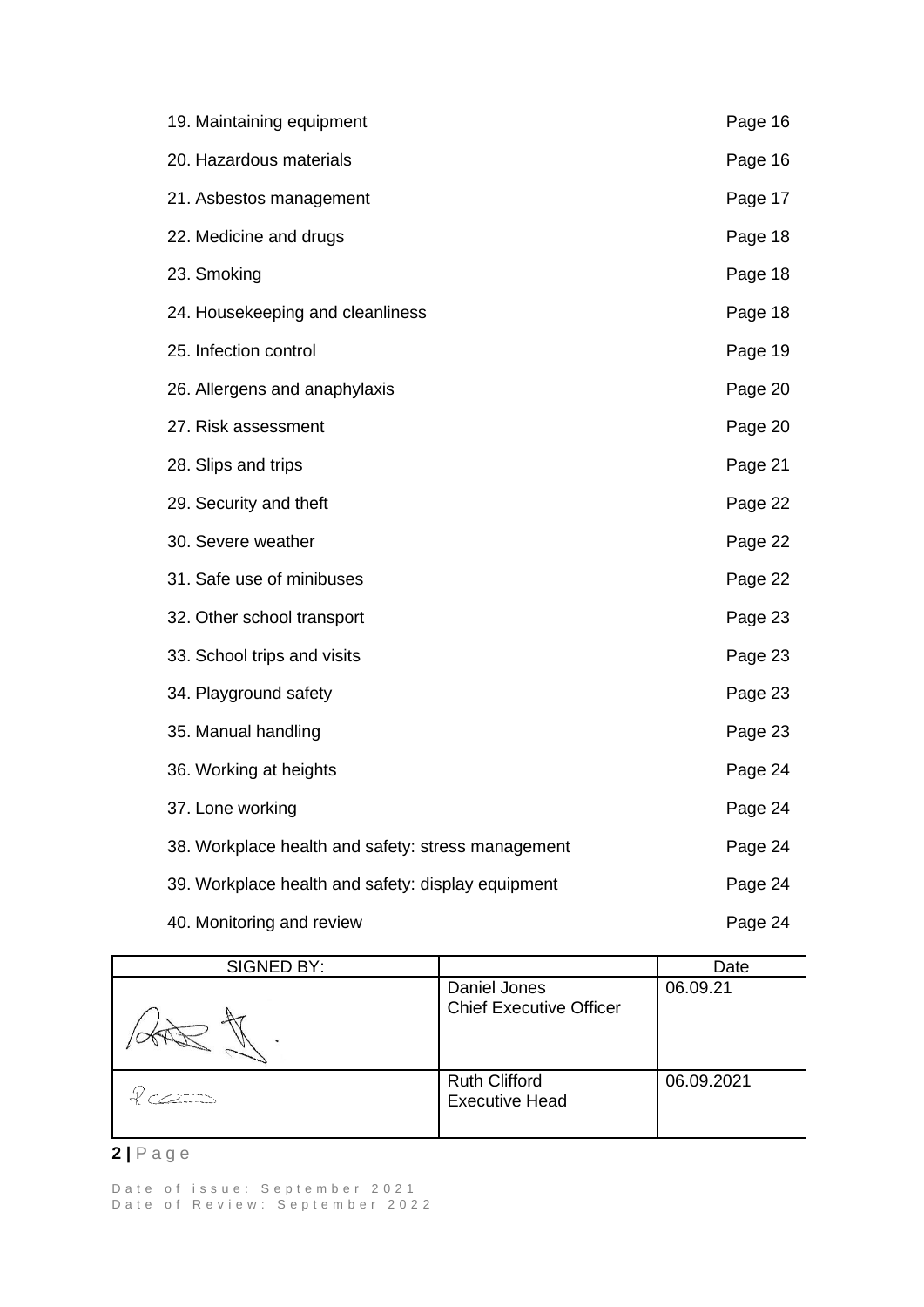# <span id="page-2-0"></span>**Statement of Intent**

At Bright Futures, we are committed to the health and safety of our staff, students and visitors. Ensuring the safety of our community is of paramount importance and this policy reflects our dedication to creating a safe learning environment.

We are committed to:

- Providing a productive and safe learning environment.
- Preventing accidents and any work-related illnesses.
- Compliance with all statutory requirements.
- Minimising risks via assessment and policy.
- Providing safe working equipment and ensuring safe working methods.
- Including all staff and representatives in health and safety decisions.
- Monitoring and reviewing our policies to ensure effectiveness.
- Setting high targets and objectives to develop the school's culture of continuous improvement.
- Ensuring adequate welfare facilities are available throughout our school.
- Ensuring adequate resources are available to address health and safety issues, so far as is reasonably practicable.

# **Legal Framework**

<span id="page-2-1"></span>This policy has due regard to all relevant legislation including, but not limited to, the following:

- Health and Safety at Work etc. Act 1974
- The Workplace (Health, Safety and Welfare) Regulations 1992
- The Management of Health and Safety at Work Regulations 1999
- The Control of Substances Hazardous to Health Regulations 2002
- The Reporting of Injuries, Diseases and Dangerous Occurrences Regulations 2013
- The Construction (Design and Management) Regulations 2015
- The Education (Independent School Standards) Regulations 2014
- The Personal Protective Equipment at Work Regulations 1992
- The Education (School Premises) Regulations 1999
- The Ionising Radiation Regulations 2017 (IRR17)
- The Food Information (Amendment) (England) Regulations 2019 (Natasha's Law)

This policy has due regard to national guidance including, but not limited to, the following:

- DfE (2018) 'Health and safety: responsibilities and duties for schools'
- DfE (2015) 'Health and safety for school children'
- DfE (2020) 'Keeping children safe in education'
- DfE (2017) 'Safe storage and disposal of hazardous materials and chemicals'
- HSE (2014) 'Sensible health and safety management in schools'

# **3 |** P a g e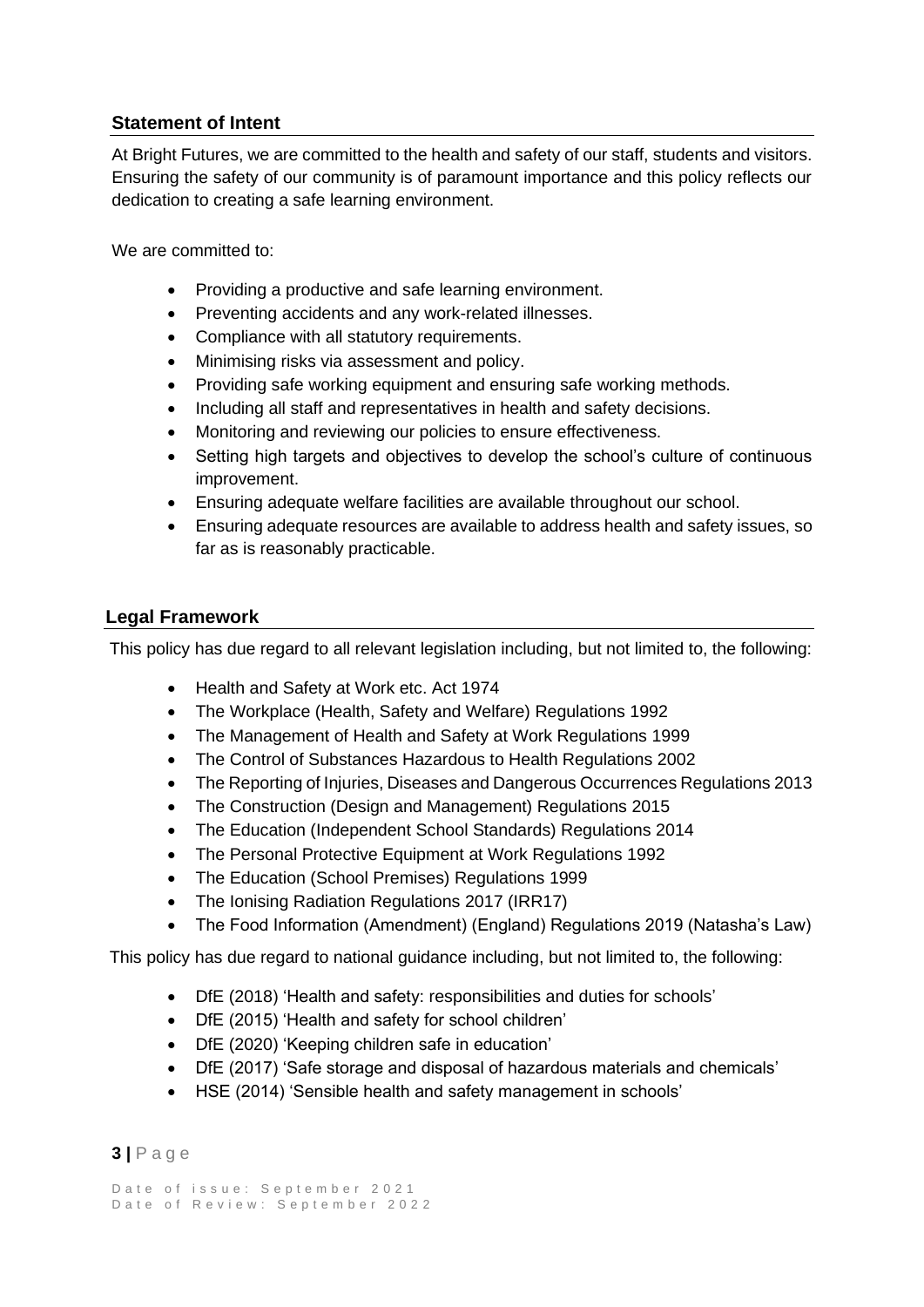This policy operates in conjunction with the following school policies:

- Near-miss Policy
- COSHH Policy
- Asbestos Management Policy
- First Aid, Home Remedies and Medication Policy
- Risk Assessment Policy
- Educational Visits Policy
- Manual Handling Policy
- Working at Heights Policy
- Lone Working Policy
- School Security Policy
- Smoke-Free Policy
- Adverse Weather Policy
- Bomb Threat Policy
- Invacuation, Lockdown and Evacuation Policy
- Fire Risk Assessment
- Personal Emergency Evacuation Plan
- Fire Evacuation Plan
- Accident Reporting Procedure Policy
- Visitor and Visiting Policy
- Transporting Children Policy

# <span id="page-3-0"></span>**Roles and responsibilities**

The headteacher will:

- Ensure familiarity with the requirements of the appropriate legislation and codes of practice.
- Create and monitor a management structure responsible for health and safety in the school.
- Ensure there is a detailed and enforceable policy for health and safety, and that the policy is implemented by all.
- Annually assess the effectiveness of the policy and ensure any necessary changes are made.
- Identify risks relating to possible accidents and injuries, and make reasonable adjustments to prevent them occurring.

The headteacher will provide:

- A safe place for all users of the site including staff, students and visitors.
- Safe means of entry and exit for all site users.

**4 |** P a g e

```
Date of issue: September 2021
Date of Review: September 2022
```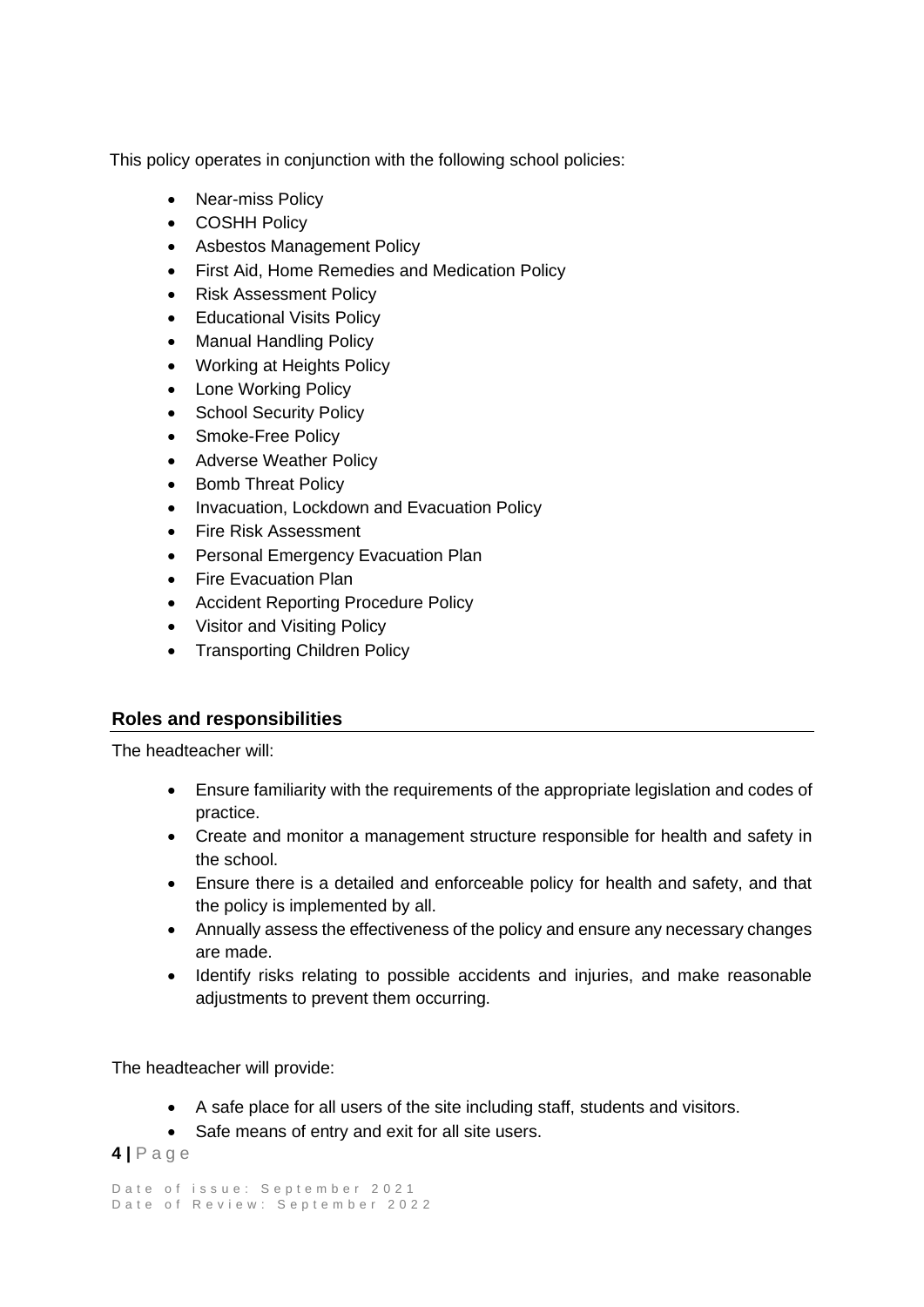- Equipment, grounds and systems of work which are safe.
- Safe arrangements for the handling, storage and transportation of any articles and substances.
- Safe and healthy working conditions that comply with statutory requirements, codes of practice and guidance.
- Supervision, training and instruction so that all staff can perform their duties in a healthy and safe manner.
- Where necessary, protective equipment and clothing, along with any necessary guidance and instruction.

The headteacher will:

- Have overall responsibility for the day-to-day development and implementation of safe working practices and conditions for all staff, students and visitors.
- Set the direction for effective health and safety management.
- Introduce management systems and practices that ensure risks are dealt with sensibly, responsibly and proportionately.
- Review this policy and its effectiveness annually.
- Take all reasonably practicable steps to ensure this policy is implemented by the heads of the appropriate departments and other members of staff.
- Designate a competent person who will be responsible for ensuring the school meets its health and safety duties – the competent person will be the competent person.

The competent person will:

- Assist with the creation and implementation of this policy.
- Be responsible for investigating accidents and incidents, to understand causes and amend risk assessments as required.
- Be the designated contact with the LA and the HSE where necessary.
- Support staff with any queries or concerns regarding health and safety.
- Identify hazards by conducting risk assessments.

All teachers will:

- Be familiar with the requirements of health and safety legislation.
- Be responsible for the implementation and operation of the school's Health and Safety Policy in their classroom, and for areas of responsibility delegated by the headteacher.
- Be responsible for adhering to the aspects of health and safety that are outlined in their job descriptions.
- Take a keen interest in the Health and Safety Policy and assist in ensuring all staff, students and visitors comply with its requirements.

All members of staff will:

• Take reasonable care of their own health and safety, and that of others who may be affected by what they do at work.

# **5 |** P a g e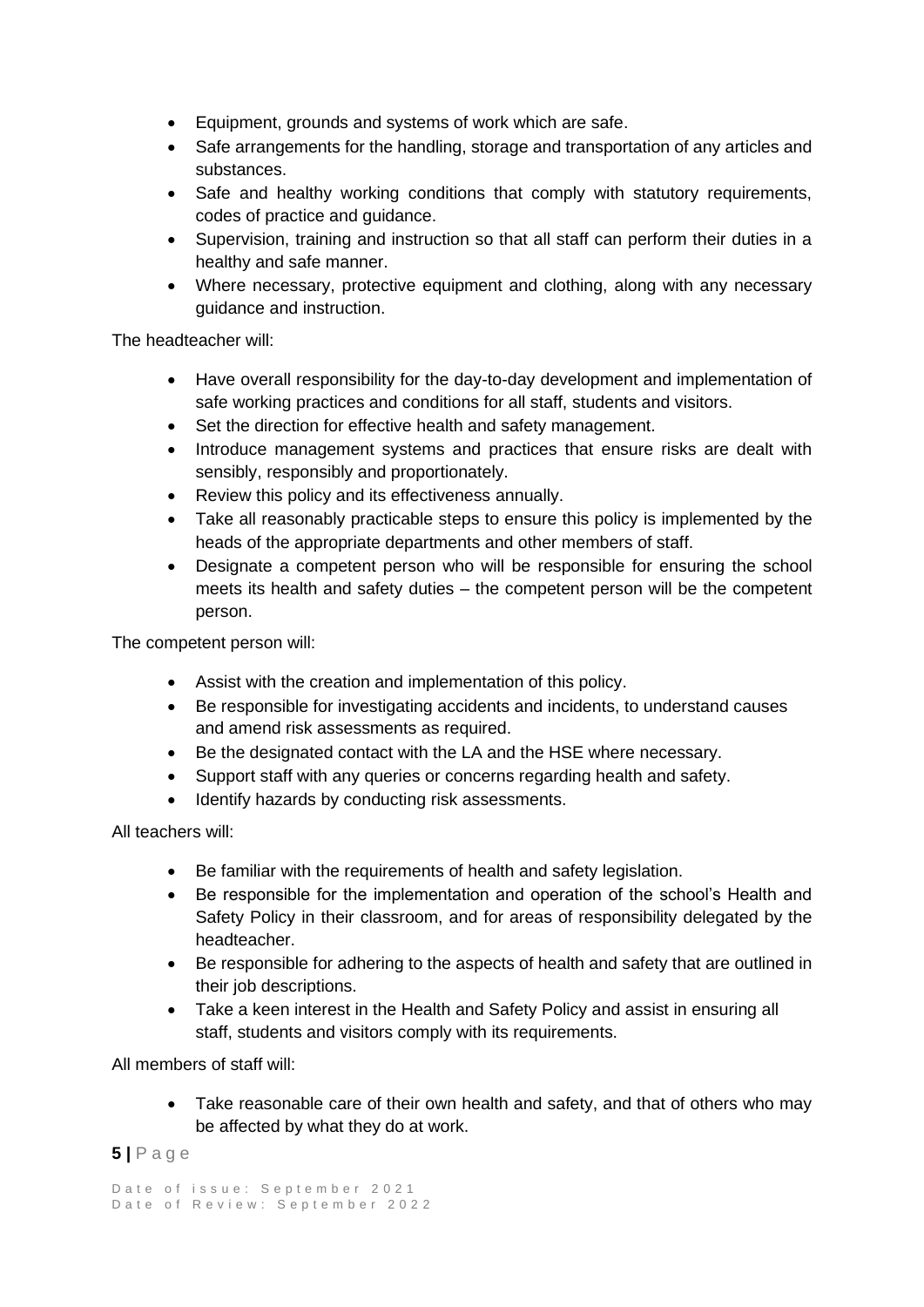- Cooperate with their employers on health and safety matters.
- Carry out their work in accordance with training and instructions.
- Inform the employer of any work situation representing a serious and immediate danger, so that remedial action can be taken.
- Familiarise themselves with the Health and Safety Policy and aspects of their work related to health and safety.
- Avoid any conduct which puts themselves or others at risk.
- Be familiar with all requirements laid down by the headteacher.
- Ensure that all staff, students and visitors are applying health and safety regulations and adhering to any rules, routines and procedures in place.
- Ensure all machinery and equipment is in good working order and safe to use, including adequate guards. They will also not allow improper use of such equipment.
- Use the correct equipment and tools for the job and any protective clothing supplied.
- Ensure any toxic, hazardous or flammable substances are used correctly, and stored and labelled as appropriate.
- Report any defects in equipment or facilities to the designated competent person.
- Take an interest in health and safety matters, and suggest any changes that they feel are appropriate.
- Make suggestions as to how the school can reduce the risk of injuries, illnesses and accidents.
- Exercise good standards of housekeeping and cleanliness.
- Adhere to their common law duty to act as a prudent parent would when in charge of students.

# <span id="page-5-0"></span>**Construction/maintenance of the premises**

When undertaking construction or maintenance work, the school will do so in accordance with

The Construction (Design and Management) (CDM) Regulations 2015.

Construction work means:

- The carrying out of any building, civil engineering or engineering construction work and includes:
	- The construction, alteration, conversion, fitting out, commission, renovation, repair, upkeep, redecoration or other maintenance, decommissioning, demolition or dismantling of a structure;
	- The preparation for an intended structure, including site clearance, exploration, investigation (but not site survey) and excavation (but not preconstruction archaeological investigations), and the clearance or preparation of the site or structure for use or occupation at its conclusion;
	- The installation, commission, maintenance, repair or removal or mechanical, electrical, gas, compressed, air, hydraulic,

# **6 |** P a g e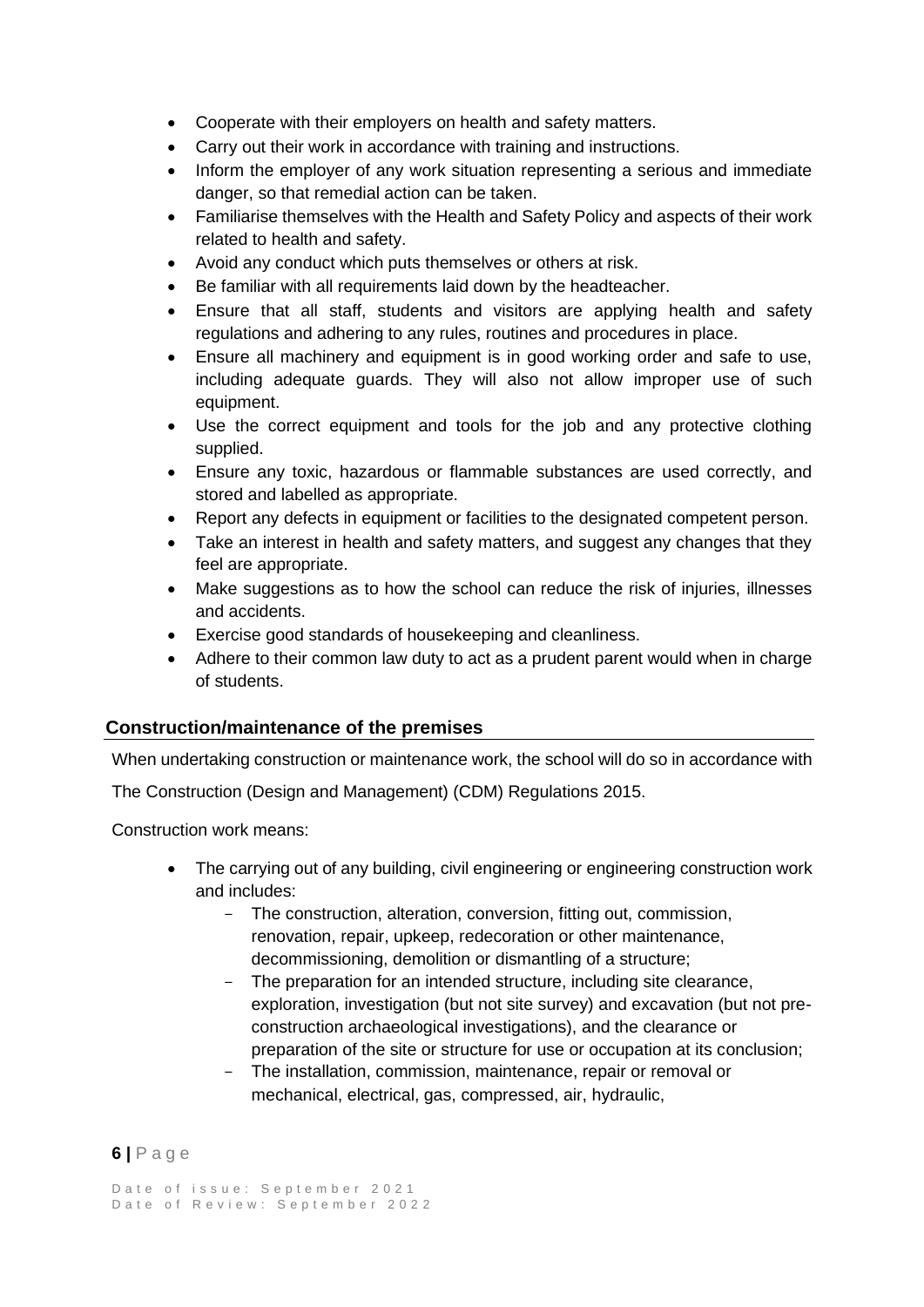telecommunications, computer or similar services which are normally fixed within or to a structure:

- The assembly on site of prefabricated elements to form a structure or the disassembly on site of the prefabricated elements which, immediately before such disassembly, formed a structure;
- The removal of a structure, or of any product or waste resulting from demolition or dismantling of a structure, or from disassembly of prefabricated elements which immediately before such disassembly formed such a structure.

The headteacher will ensure that all construction and maintenance projects have a formally appointed principal designer and principal contractor.

The headteacher will liaise with the principal contractor to identify if the scope of the project means that it should be notified to the HSE.

The headteacher will ensure that:

- The principal designer and principal contractor are provided with a 'client brief/CDM pre-construction information' at the earliest opportunity, to contain relevant information which should, as a minimum, include the following:
	- What the school wants built or maintained
	- The site and existing structures
	- Information about hazards, such as asbestos
	- Timescales and budget for the build
	- How the school expects the project to be managed
	- CDM appointments of principal contractor/principal designer
	- Welfare arrangements
	- Details of the nearest A&E department
- The principal contractor draws up a Construction Phase Plan that explains how health and safety risks will be managed – permission will not be given for construction or maintenance work to begin until this is in place.
- The principal designer prepares a health and safety file containing information that will help the school manage risks associated with any future maintenance, repair, construction or demolition work.
- The roles, functions and responsibilities of the project team are clearly defined in writing, e.g. in the project plan.
- Sufficient time and resources are allocated, and effective mechanisms are in place to ensure good communication, cooperation and coordination between all members of the project team.
- The principal contractor has made arrangements for adequate welfare facilities for their workers before the construction or maintenance work starts.
- Following completion of the project, the health and safety file is handed over to the headteacher, kept up-to-date by the competent person, and is made available to anyone who needs to alter or maintain the building.

# **7 |** P a g e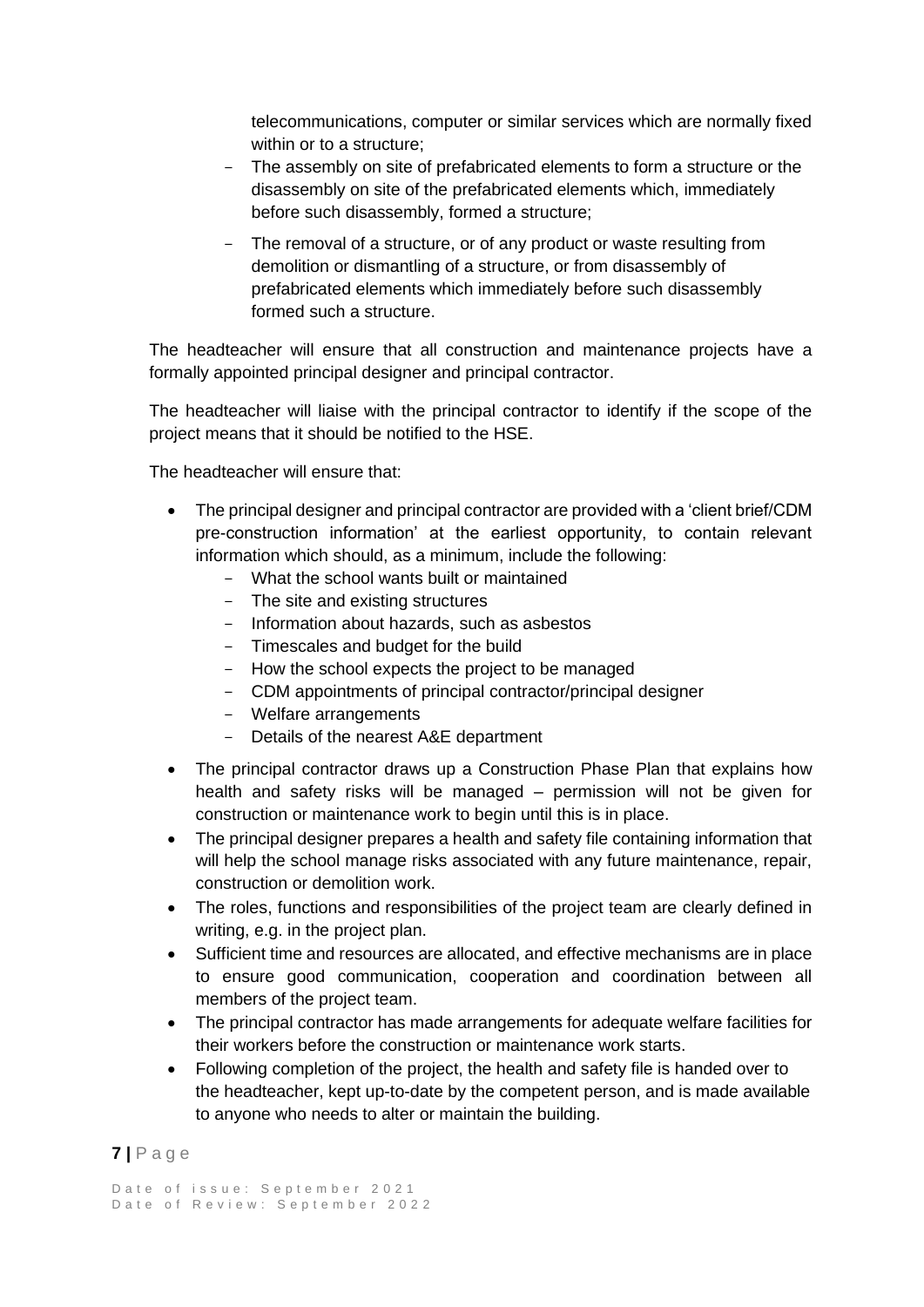The headteacher will hold timely progress meetings with the project team to ensure that all members are carrying out their roles as required.

Where the project is for a new workplace or alterations to an existing workplace, it must also meet the standards set out in The Workplace (Health, Safety and Welfare) Regulations 1992.

#### **Students' duties**

Students will:

- <span id="page-7-0"></span>• Exercise personal responsibility for the health and safety of themselves and others.
- Dress in a manner that is consistent with safety and hygiene standards.
- Respond to instructions given by staff in an emergency.
- Observe the health and safety rules of the school.
- Not misuse, neglect or interfere with items supplied for their, and other students', health and safety.

# **Training**

<span id="page-7-1"></span>The school will ensure that staff members are provided with the health and safety training they need for their job. This may not mean attendance at training courses; it may simply involve providing staff with basic instructions and information about health and safety in the school.

The headteacher will ensure that at least two staff members are suitably trained in the handling of hazardous chemicals and materials.

The headteacher will ensure that there are an appropriate number of first-aid trained staff members working within each classroom.

Staff members will be provided with regular training opportunities and have access to support where needed.

Staff members are expected to undertake appropriate CPD in order to further contribute to the running and success of the school.

Staff will be trained on how to assess risks specific to their role.

The competent person will ensure staff know how to meet their duties outline in this policy.

Where relevant to their role, staff will receive specific training in:

- Managing asbestos.
- Having responsibility for the storage and accountability for potentially hazardous materials.

# <span id="page-7-2"></span>**First Aid**

#### **8 |** P a g e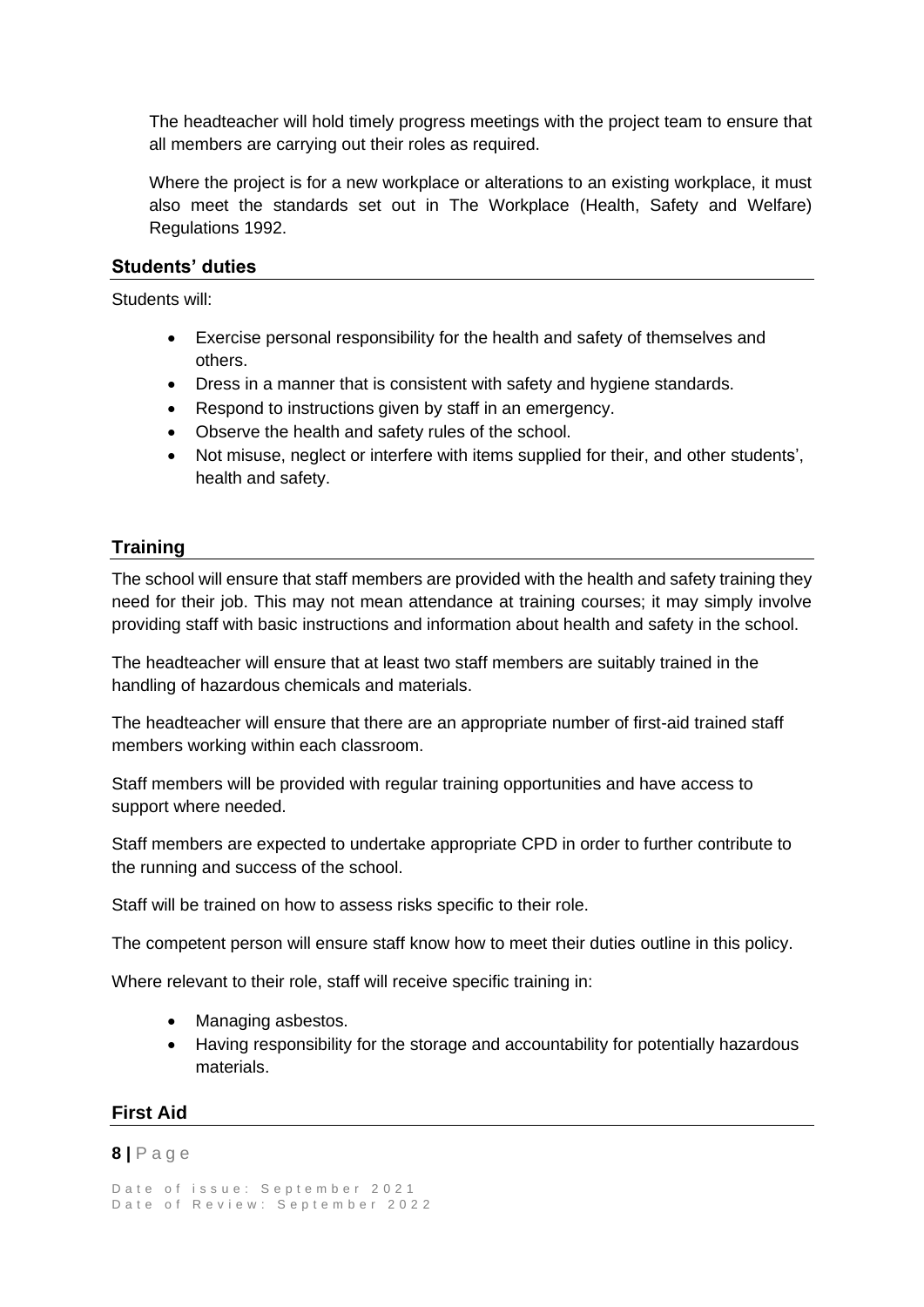The school will act in accordance with the First Aid, Home Remedies and Medication Policy at all times.

The school will ensure ample provision is made for both trained personnel and first-aid equipment on-site.

The following staff members are trained first-aiders:

| <b>Name</b>            | <b>Location</b>      | <b>Expiry date</b> |
|------------------------|----------------------|--------------------|
| Susan Pemberton        | School Office        | 12/11/2022         |
| Jean Nicholson         | Horticulture         | 12/11/2022         |
| <b>Chloe Humphries</b> | Classroom            | 06/09/2020         |
| Lisa Maidment          | <b>School Office</b> | 16/12/2021         |

First aid boxes are located as follows, and the named staff members are responsible for their secure storage and use:

| <b>Location</b>      | <b>Responsible staff</b><br>member |
|----------------------|------------------------------------|
| School Office        | <b>Sharron Cranston</b>            |
| First Aid Room       | <b>Sharron Cranston</b>            |
| Food Technology Room | <b>Sharron Cranston</b>            |
| Group 6 classroom    | <b>Sharron Cranston</b>            |

#### <span id="page-8-0"></span>**Contacting the emergency services**

The headteacher will certify that procedures for ensuring safety precautions are properly managed are discussed, formulated and effectively disseminated to all staff.

Staff will contact the emergency services in an emergency.

Staff will alert their colleagues to the incident, if it is safe and appropriate to do so, using twoway radios.

Where an ambulance is called for a student, office staff will contact the student's parents and/or carers.

#### **9 |** P a g e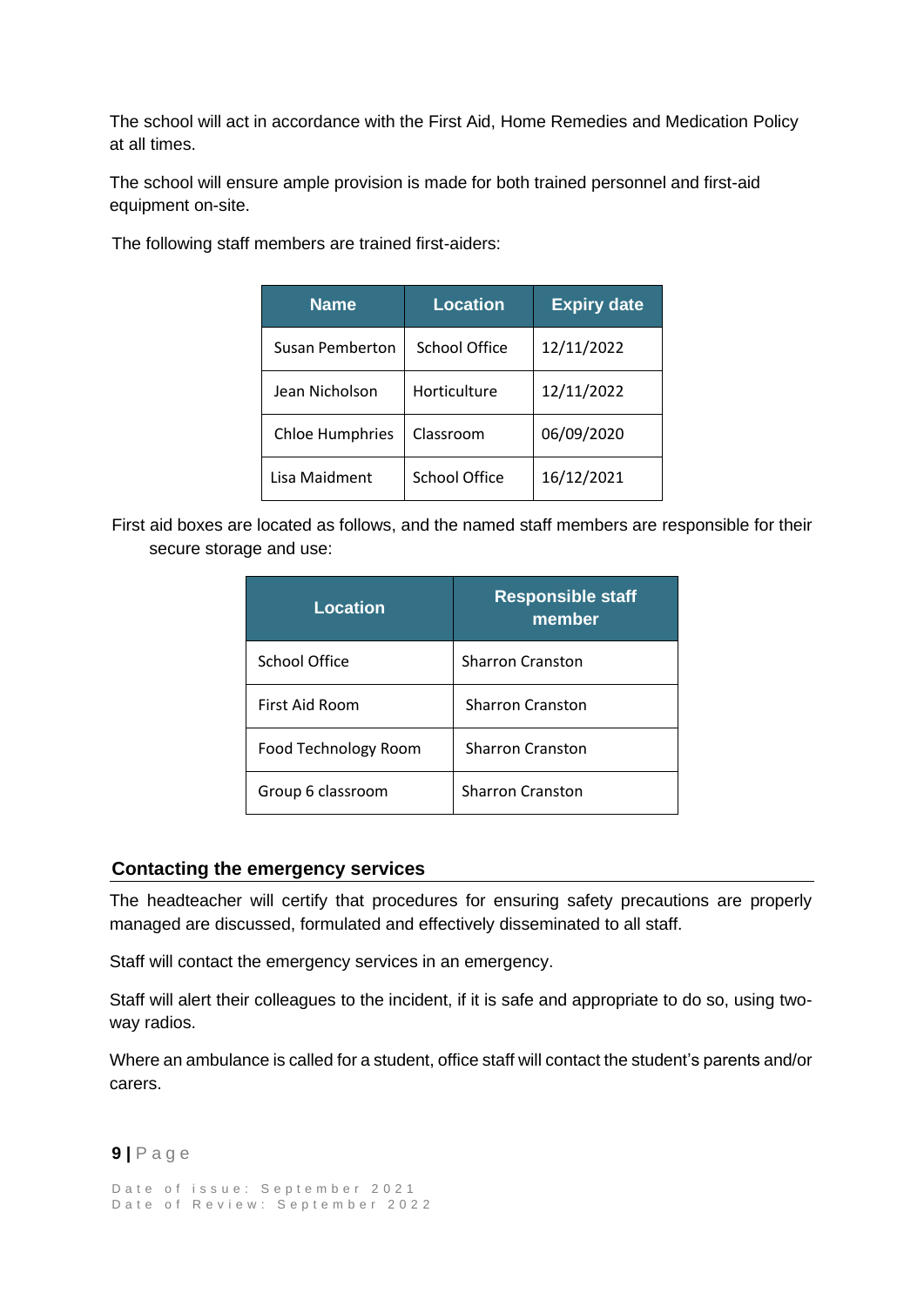Where necessary, all students will be evacuated from the building and taken to the designated emergency assembly point – currently, this is the school car park.

Staff will be aware of any students who have specific evacuation needs.

Staff will be responsible for the safety of students and responding to any questions from the emergency services, as best they can.

#### <span id="page-9-0"></span>**Fire safety**

All staff members fully understand and effectively implement the Fire Evacuation Plan.

The headteacher is responsible for certifying that procedures for ensuring that safety precautions are properly managed will be discussed, formulated and effectively disseminated to all staff.

Staff will receive fire safety training to ensure they understand the procedure for fire drills and the use of fire extinguishers.

The school will test evacuation procedures on a half termly basis.

The evacuation of visitors and contractors will be the responsibility of the person they are visiting or working for.

Firefighting equipment will be checked on an annual basis by an approved contractor.

Fire alarms will be tested half termly from different 'break glass' fire points around the school, and records will be maintained and held in the school office.

Emergency lighting will be tested on a yearly basis, and records will be maintained and held in Asher House.

#### **Accident Reporting**

<span id="page-9-1"></span>All accidents and incidents, including near-misses or dangerous occurrences, will be reported as soon as possible to the nominated competent person using the school's Accident Report Form.

The competent person will be responsible for informing the headteacher if the accident is fatal or a "major injury", as outlined by the HSE.

<span id="page-9-2"></span>More in-depth information concerning reporting accidents and near-misses can be found in the Accident Policy and Near-miss Policy.

#### **Significant accidents**

#### **10 |** P a g e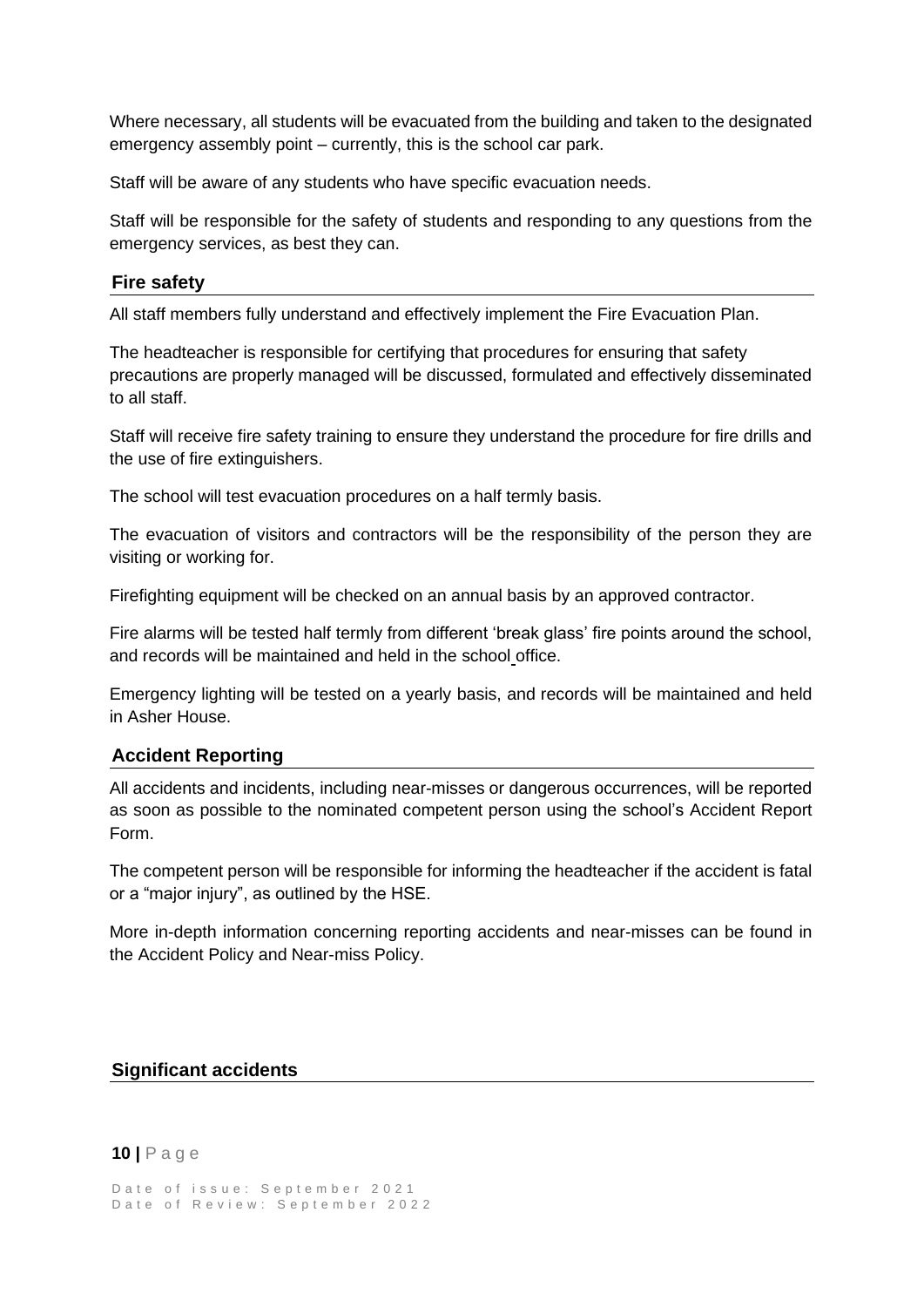Significant accidents, as defined in the Reporting of Injuries, Diseases and Dangerous Occurrences Regulations (RIDDOR) 2013, will be reported to the HSE at the earliest opportunity.

The 'specified injuries' which must be reported include the following:

- Accidents to employees causing either death or major injury
- Accidents resulting in employees being away from work or being unable to perform their normal work duties for more than seven consecutive days (this seven-day period does not include the day of the accident)
- Fractures, other than to fingers, thumbs and toes
- Amputation of an arm, hand, finger, thumb, leg, foot or toe
- Any injury likely to lead to permanent loss of sight or reduction in sight in one or both eyes
- Any crush injury to the head or torso, causing damage to the brain or internal organs
- Any burn injury (including scalding) which covers more than 10 percent of the whole body's surface area or causes significant damage to the eyes, respiratory system or other vital organs
- Any degree of scalping requiring hospital treatment
- Any loss of consciousness caused by head injury or asphyxia
- Any other injury arising from working in an enclosed space which leads to hypothermia or heat-induced illness, or that requires resuscitation or admittance to hospital for more than 24 hours

Additional reportable occurrences include the following:

- The collapse, overturning or failure of any load-bearing part of any lifting equipment
- The explosion, collapse or bursting of any closed vessel or pipe work
- Electrical short circuit or overload resulting in a fire or explosion
- Unintentional explosion, misfire or failure of demolition to cause the intended collapse, projection of material beyond a site boundary, or injury caused by an explosion
- Any accidental release of a biological agent likely to cause severe human illness
- Any collapse or partial collapse of scaffolding over five metres in height
- When a dangerous substance being conveved by road is involved in a fire or is released
- The unintended collapse of any building or structure under construction, alteration or demolition, including walls or floors
- Any explosion or fire resulting in the suspension of normal work for over 24 hours
- Any sudden, uncontrolled release in a building of: 200kg or more of flammable liquid, 10kg or more of flammable liquid above its boiling point,

# **11 |** P a g e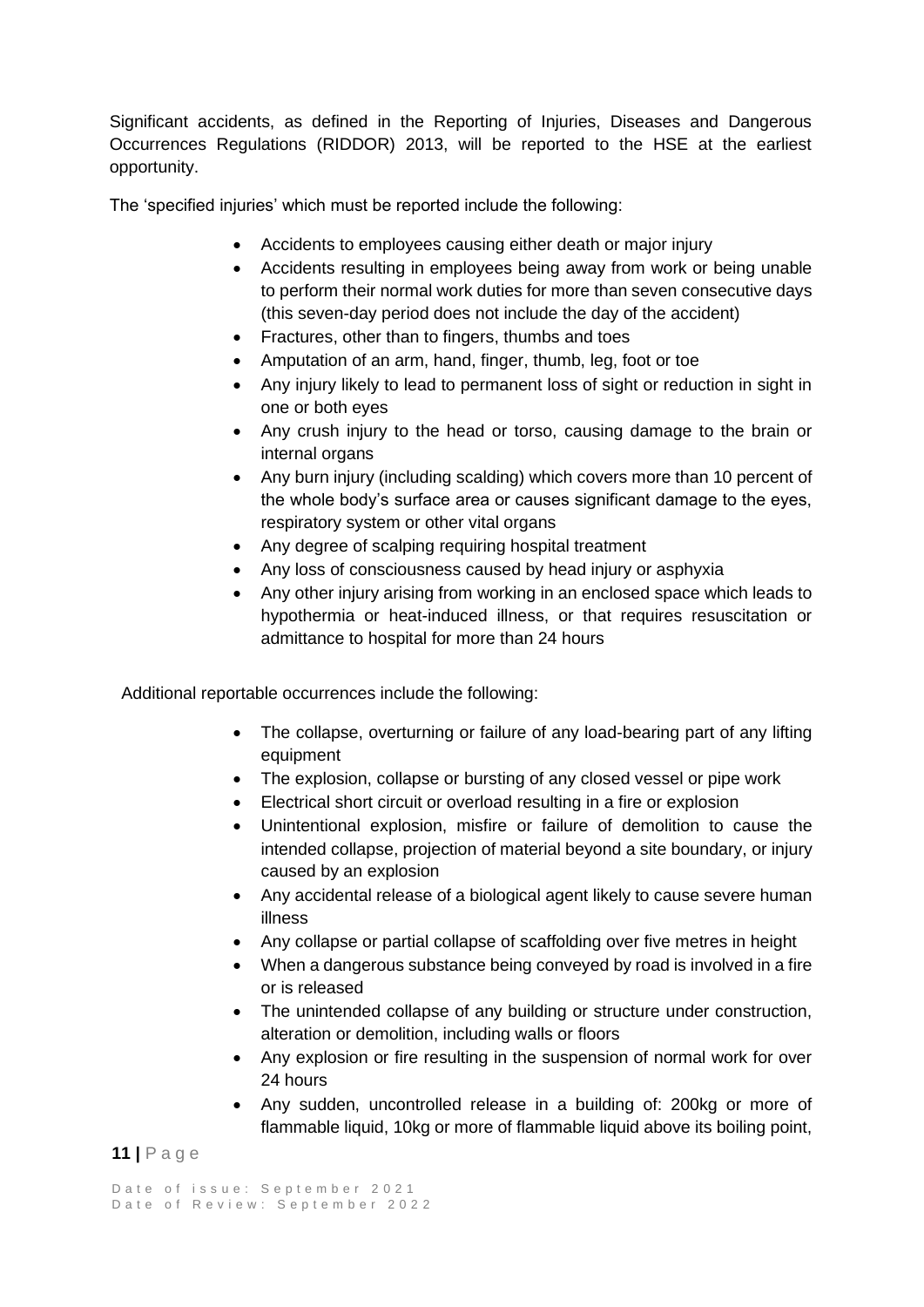10kg or more of flammable gas, or 500kg or more of these substances if the release is in the open air

- Accidental release of any substances which may damage health
- Serious gas incidents
- Poisonings
- Skin diseases including, but not limited to: occupational dermatitis, skin cancer, chrome ulcer, oil folliculitis/acne
- Lung diseases including, but not limited to: occupational asthma, farmer's lung, asbestosis, mesothelioma
- Infections including, but not limited to: leptospirosis, hepatitis, anthrax, legionellosis, tetanus
- <span id="page-11-0"></span>• Other conditions such as occupational cancer, certain musculoskeletal disorders, decompression illness and hand-arm vibration syndrome

#### **Reporting procedures**

Should an incident require reporting to the Incident Control Centre (ICC) (part of the HSE), the competent person, or a person appointed on their behalf, will file a report as soon as is reasonably possible.

The person will complete the relevant report on the HSE website: [http://www.hse.gov.uk/riddor/report.htm.](http://www.hse.gov.uk/riddor/report.htm)

The HSE no longer accepts written accident reports, except for in exceptional circumstances. The school will report all accidents and injuries online where possible (using the above link/web address).

Fatal and specified injuries, as outlined in 10.2, may only be reported using the telephone service on 0845 300 9923 (open Monday to Friday 8.30am to 5pm).

#### **Reporting hazards**

<span id="page-11-1"></span>Staff, students, contractors and visitors have a legal duty to report any condition or practice they deem to be a hazard.

In the main, reporting should be conducted verbally to the administrator or deputy headteacher as soon as possible, who will then inform the headteacher as appropriate.

Serious hazards will be reported using the appropriate form available in the school office.

#### **Accident Investigation**

<span id="page-11-2"></span>All accidents, however small, will be investigated by the competent person and the outcomes recorded.

The length of time dedicated to each investigation will vary on the seriousness of the accident.

After an investigation takes place, a risk assessment will be carried out, or the existing assessment amended, to avoid reoccurrence of the accident.

#### **12 |** P a g e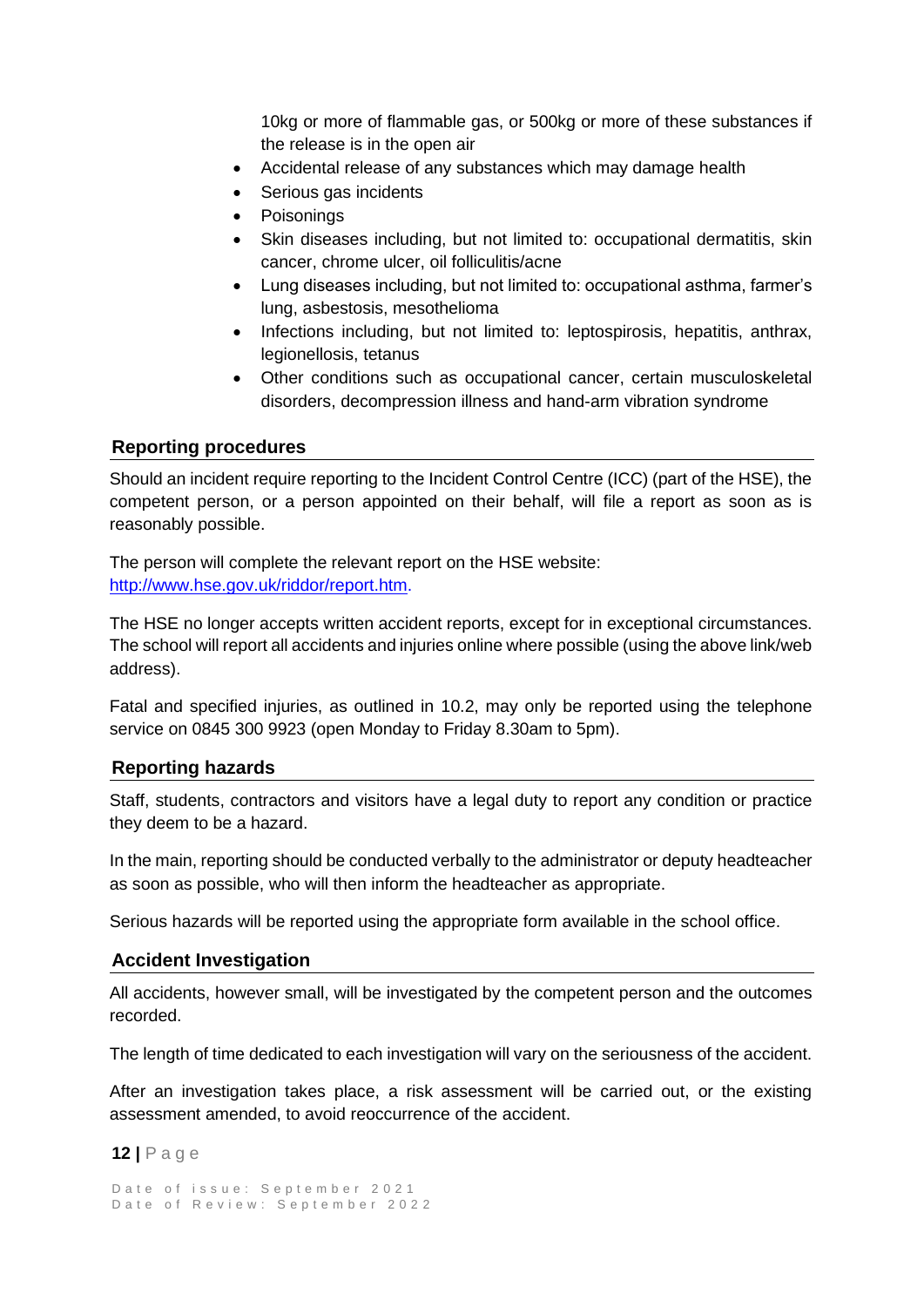The competent person will undertake monthly evaluations of all reported incidents. They will then identify patterns and trends in order to take corrective action and minimise the reoccurrence of any incident/illness.

#### **Our active monitoring system**

<span id="page-12-0"></span>It is good practice to actively monitor systems prior to accidents, ill health or incidents taking place; this involves regularly checking compliance procedures and the achievement of objectives. Our procedure for actively monitoring our system includes:

- Annual audits, including fire risk assessments and health and safety audits.
- Timely examination of documents to ensure compliance with standards.
- Timely inspection of premises, plants and equipment.
- Monthly reports and updates to the headteacher.
- External measures, such as surveys by contractors and service providers, along with visits from Environmental Health and Ofsted.

#### **Bomb Threat procedure**

<span id="page-12-1"></span>All staff members fully understand and effectively implement the school's Bomb Threat Policy.

In the event of an emergency, the procedures outlined in the Bomb Threat Policy, Invacuation, Lockdown and Evacuation Policy and Lockdown Procedure will be followed.

All senior staff members are trained in handling bomb threats and have easy access to instructions of the procedure, which can be found in the Business Continuity plan and the Bomb Threat Policy.

Upon receipt of a bomb threat or a suspicious package, staff members will ask the following types of questions, regardless of the call's source (including if the call is from the police):

- Where is it?
- In which building is it and on what floor?
- What time will the bomb go off?
- What does the bomb look like and what colour is it?
- What type of bomb is it and what type of explosive?
- Who are you?
- Why are you doing this?
- Do you have a code word?

The appropriate evacuation procedure will be followed whether staff members believe the threat to be a hoax or not.

Where possible, caller ID or dialling the 1471 service will be used to identify where the call has come from.

Staff should note the time of the call and write down exactly what was said by the person calling, as this may be useful for the police.

**13 |** P a g e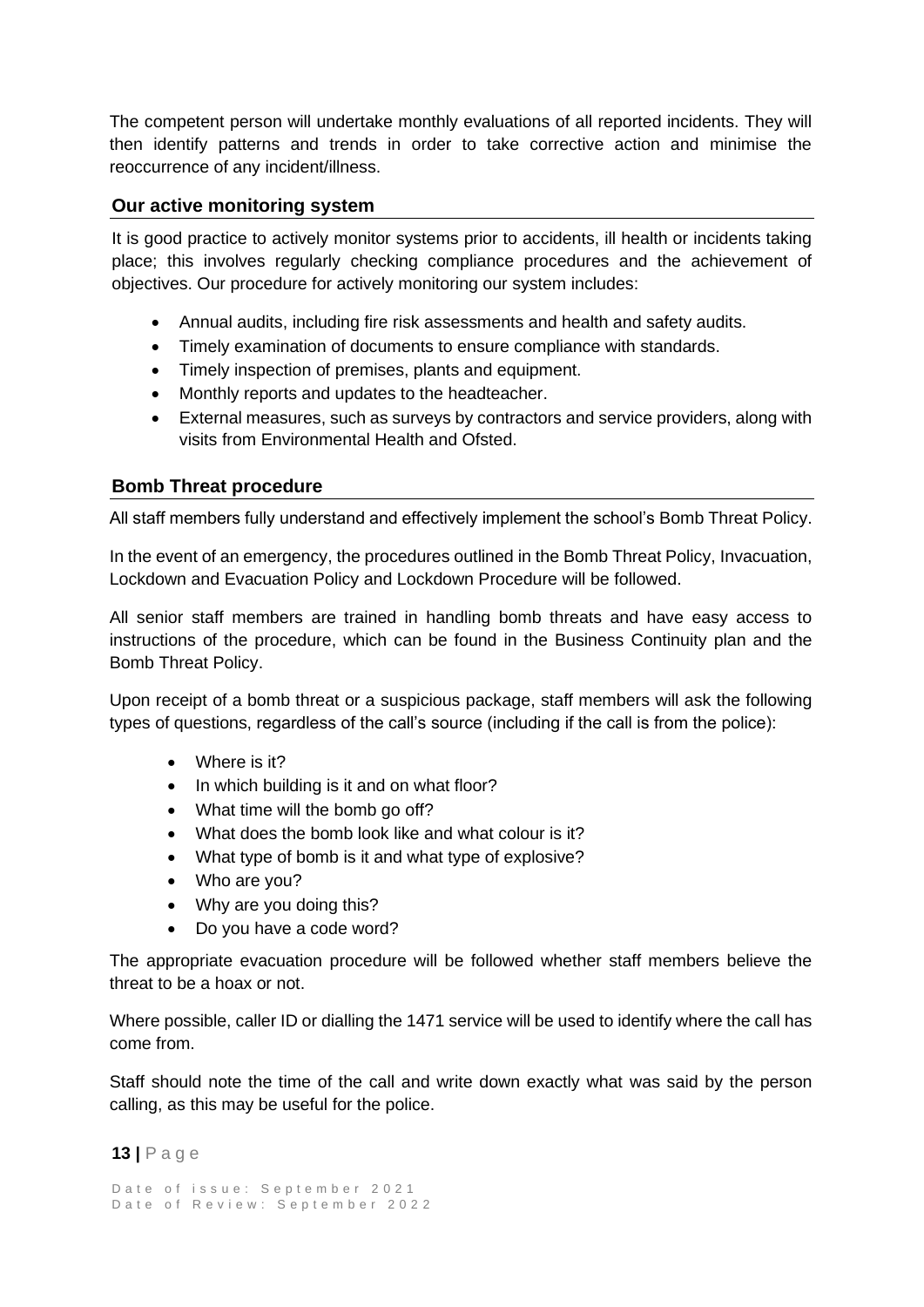Where possible, recording devices will be used whilst receiving a bomb threat.

The staff member receiving the call will contact the headteacher immediately, who will then alert the police and the LA.

The headteacher, or Deputy headteacher in her absence, will decide whether or not to evacuate the building.

#### **Evacuation**

<span id="page-13-0"></span>The school will follow the procedure outlined in the Invacuation, Lockdown and Evacuation policy in the event of a crisis.

In the event of a fire, the Fire Evacuation Plan will be implemented.

If an evacuation is deemed necessary, the following procedure will take place:

All senior staff will be informed of the situation either in person or via the internal computer system, not by the use of radios or mobile phones. The evacuation will then take place as per fire drill procedures, except staff will be instructed to:

- Leave all doors and windows open (excluding the area in which the bomb or suspicious package is positioned; this room should be sealed with all windows and doors closed).
- Take all essential personal items with them, to avoid unnecessary searching.
- Staff and students will be asked to make their way to the normal fire assembly area (the area should be moved if close to the area of the bomb or suspicious package).
- Staff will be positioned at all gates leading into the school and nobody will be allowed in or out except for emergency personnel.
- Once the police have arrived, staff will await further instruction from the emergency services.

The school's Business Continuity Plan will be activated to help restore normality following an incident.

#### **Visitors to the school**

<span id="page-13-1"></span>The procedures outlined in the Visitor Policy will be implemented by relevant staff when receiving visitors to the school.

All visitors and contractors will sign in to reception.

Once signed in, visitors and contractors will be collected from reception by the member of staff they are visiting, or escorted to the area of the school concerned.

**14 |** P a g e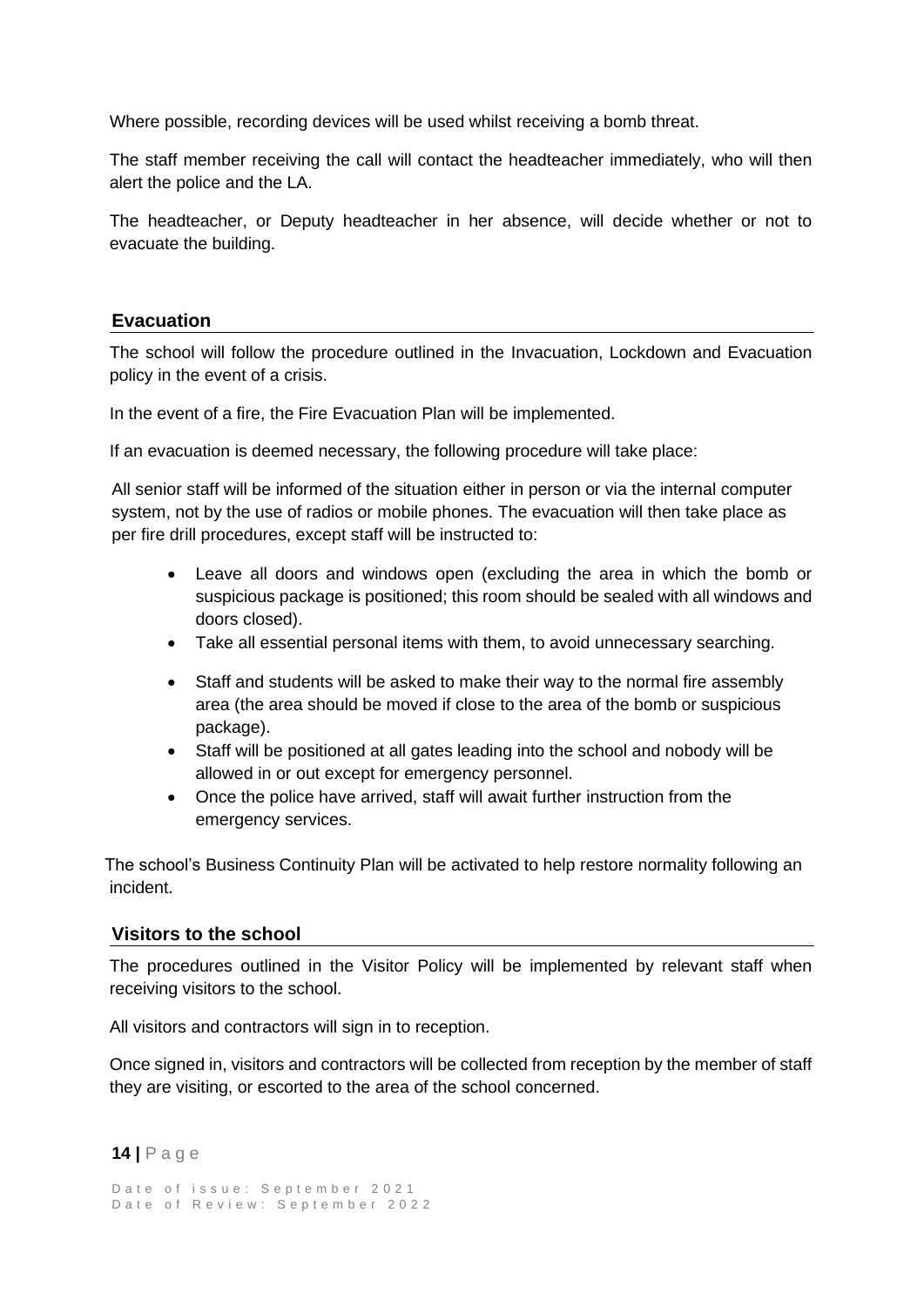No contractor will carry out work on the school site without the express permission of the headteacher, other than in an emergency or to make the site safe following theft or vandalism.

Contractors will be responsible for the health and safety of their employees and for ensuring safe working practices. They will not constitute a hazard to staff, students or visitors to the school.

Anyone hiring the premises will be made aware of their health and safety obligations when making the booking.

Visitors and contractors will wear a visitor's badge at all times while on school grounds.

Any cleaning contractors will wear an easily identifiable uniform or badge at all times.

Staff members who encounter an unidentifiable visitor will enquire if they require assistance and direct them to the main office or off site.

Staff members who encounter uncooperative visitors threatening violence, refusing to leave the site, or carrying out physical or verbal abuse will seek immediate help via a 999 phone call.

#### <span id="page-14-0"></span>**Personal protective equipment (PPE)**

PE means all equipment worn, or held, by staff or students which is designed to protect them from specified hazards.

In line with the Personal Protective Equipment at Work Regulations 1992, the school will provide employees and students who are exposed to a hazard at the school, which cannot be controlled by other means, with PPE.

Staff and students will use the PPE provided, and care for it according to the instructions and training given.

Students will report any loss or defects to their class teacher, who will report it to the headteacher for repair.

The PPE will fit the wearer properly. Where more than one item of PPE must be worn, they should be compatible and remain effective.

PPE will not be worn if a hazard is caused by wearing it that is greater than the hazard it is intended to protect the wearer from.

PPE includes workshop equipment, such as tool box tools, protective clothing, safety footwear and face masks, PE equipment, ICT equipment, photocopiers and other office equipment, lifting equipment and respiratory protective equipment.

Clothing that is not specifically designed to preserve the health and safety of the wearer does not constitute as PPE, e.g. school uniform.

Thorough risk assessments are carried out by the headteacher to determine the suitable PPE to be used for each hazard and these are reviewed on a timely basis.

**15 |** P a g e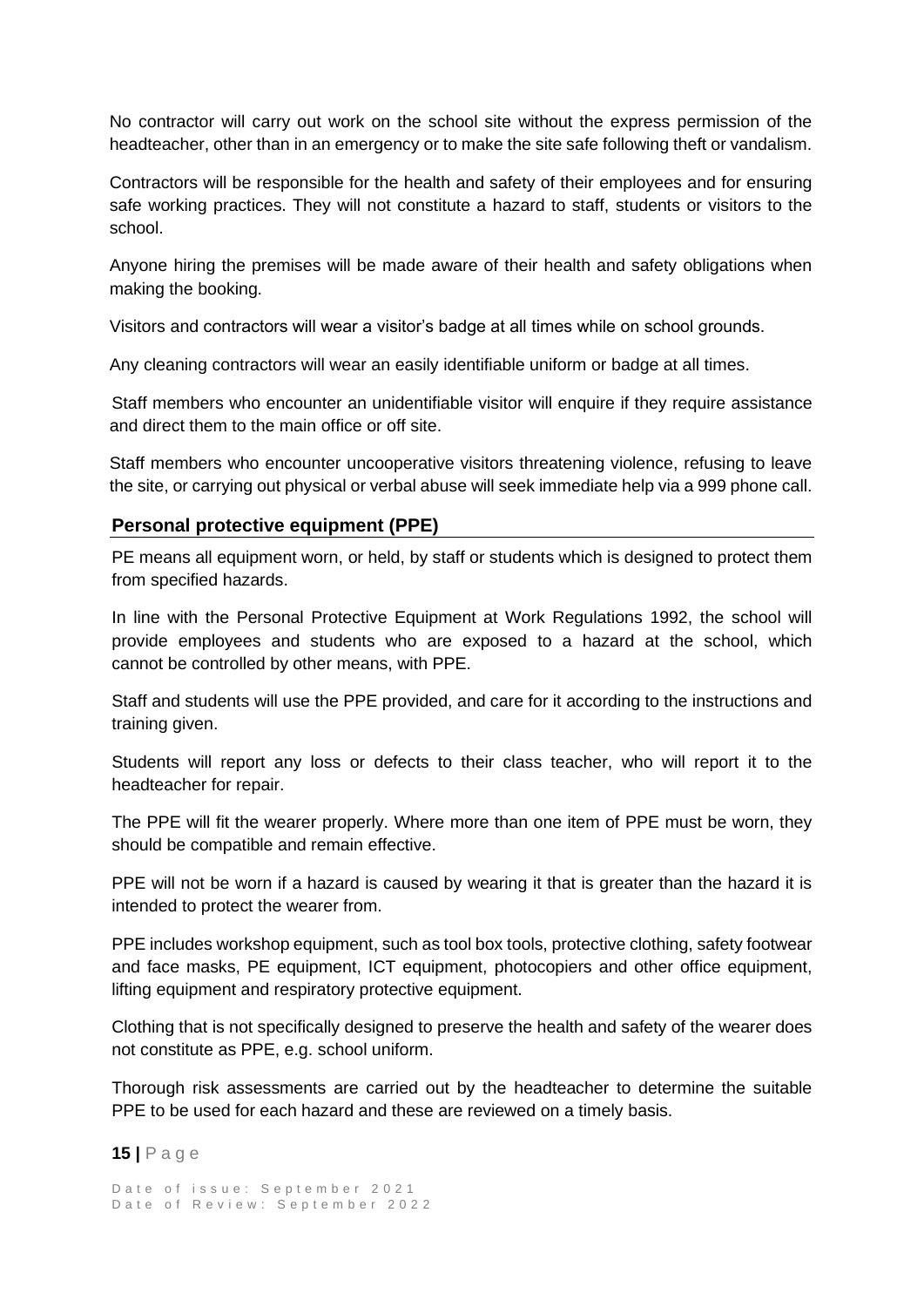Staff and students can expect that any equipment they use is suitable for its intended use and is properly maintained.

Staff will receive health and safety training in order to ensure they know how to properly use, maintain and store PPE, and how to detect and report faults.

Equipment manuals are readily available and warning signs are clearly displayed in areas, and on equipment, where PPE is mandatory.

The school understands its duty to cover the costs of purchase, cleaning and repair for all clothing that is:

• Protective clothing that staff require to fulfil their roles.

In accordance with HM Revenue and Customs (HMRC), the school will pay any tax and national insurance on uniforms and PPE that are not exempt.

#### **Maintaining equipment**

<span id="page-15-0"></span>When not in use, PPE will be properly stored, kept clean, and in good repair. Inspectors, or a trained health and safety technician, will inspect the following equipment for health and safety issues annually:

- All electrical appliances
- All fixed outdoor gymnasium equipment
- Any workshop equipment, e.g. t-shirt printer
- All boiler cupboards

It is the responsibility of the competent person to ensure new equipment meets the appropriate standards and conforms to all health and safety requirements.

A health and safety technician should be consulted as necessary.

#### **Hazardous materials**

<span id="page-15-1"></span>The school will act in accordance with the school's COSHH Policy at all times.

No chemicals or other hazardous materials will be used without the permission of the headteacher.

The school will only purchase hazardous materials from a reputable source, making sure that the relevant material safety data sheet (MSDS) is provided by the retailer on delivery.

The school will only order supplies of hazardous materials when existing stocks are no longer adequate, and in quantities that are no larger than necessary.

The competent person is responsible for ensuring all products that may be hazardous to health are risk assessed before being used, taking into account the advice on the relevant MSDS or

**16 |** P a g e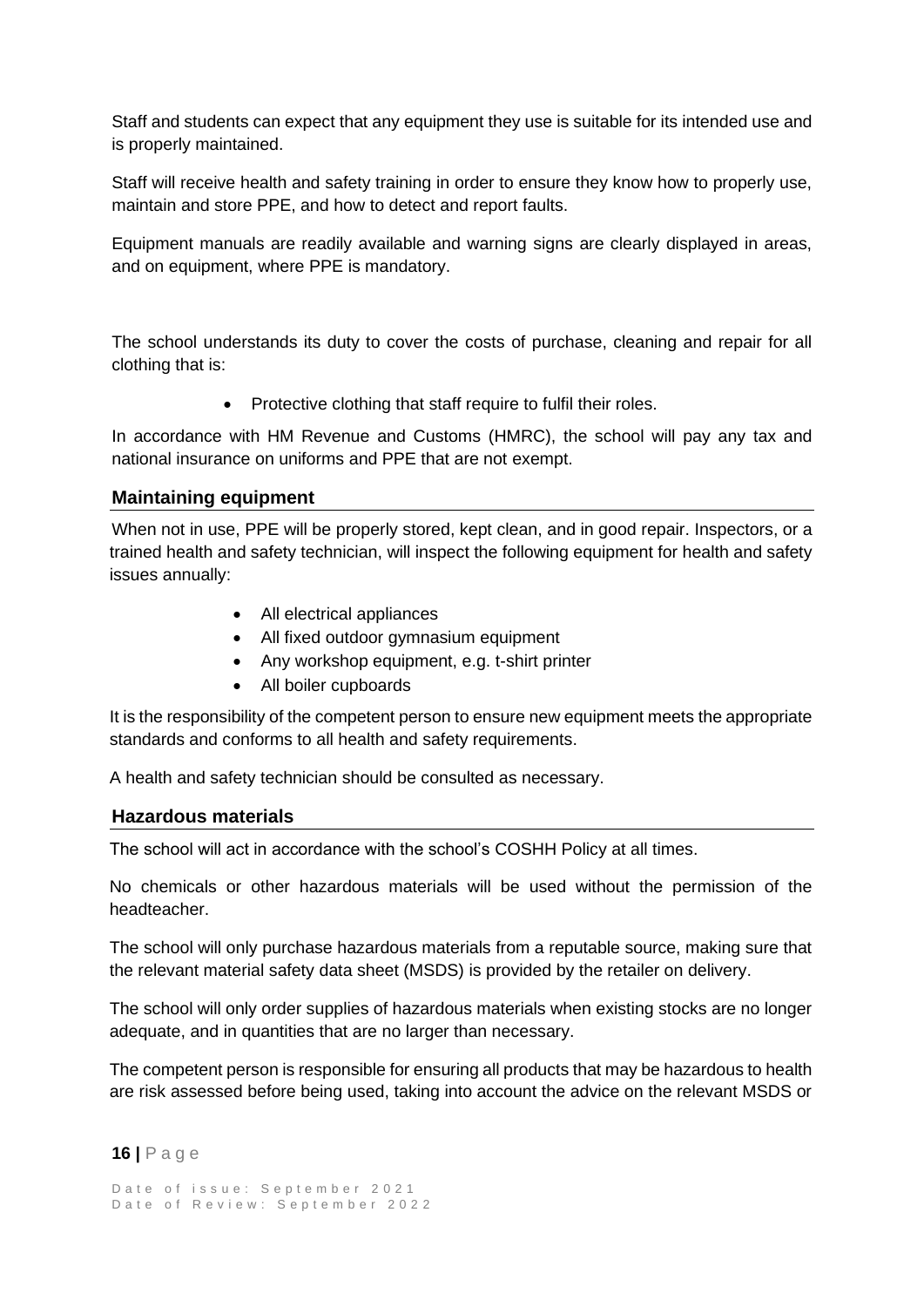Hazard – the latter is provided from CLEAPPS, recognised by Ofsted and HSE as a definitive basis for undertaking practical work safely.

The headteacher in liaison with the competent person will ensure that the relevant control measures and appropriate guidelines are put in place to manage the risks identified in risk assessments.

Control measures will be checked and reviewed by the headteacher on a termly basis to ensure continued effectiveness, even when they are known to be reliable.

All equipment, materials and chemicals will be held in appropriate containers and areas conforming to health and safety regulations.

Hazardous substances will be labelled with the correct hazard sign and contents label.

Storage life will be considered by teachers. All COSHH and ionising radiations regulations will be adhered to.

Low-toxic products, such as corrective fluid and aerosol paints, will be stored securely and only used under supervision in a well-ventilated area.

No staff member or student should ever be put at risk through exposure to any hazardous substance used in our practical curriculum.

No potentially hazardous materials will be used in lessons without the approval of the headteacher.

The headteacher will ensure staff are appropriately trained to use hazardous materials.

Where a substance has a workplace exposure limit, control measures will ensure that exposure is below the limit.

The caretaker will keep an up-to-date inventory of all the hazardous chemicals and materials held at the school.

A termly audit of hazardous materials will be undertaken by the caretaker with routine surveillance to ensure that they remain safe to store. Unwanted or surplus chemicals and materials, including those that have become unsafe, will be disposed of by a registered waste carrier, in accordance with school procedures.

#### **Asbestos management**

<span id="page-16-0"></span>In accordance with HSE guidance, an asbestos management survey was undertaken in October 2019 by Airborne Environmental Consultants Ltd, which is a United Kingdom Accreditation Service accredited surveying organisation.

This survey will be undertaken following any changes of use to a location or prior to any significant building work.

**17 |** P a g e As a result of the asbestos management survey, any risks that were identified were dealt with on a priority basis.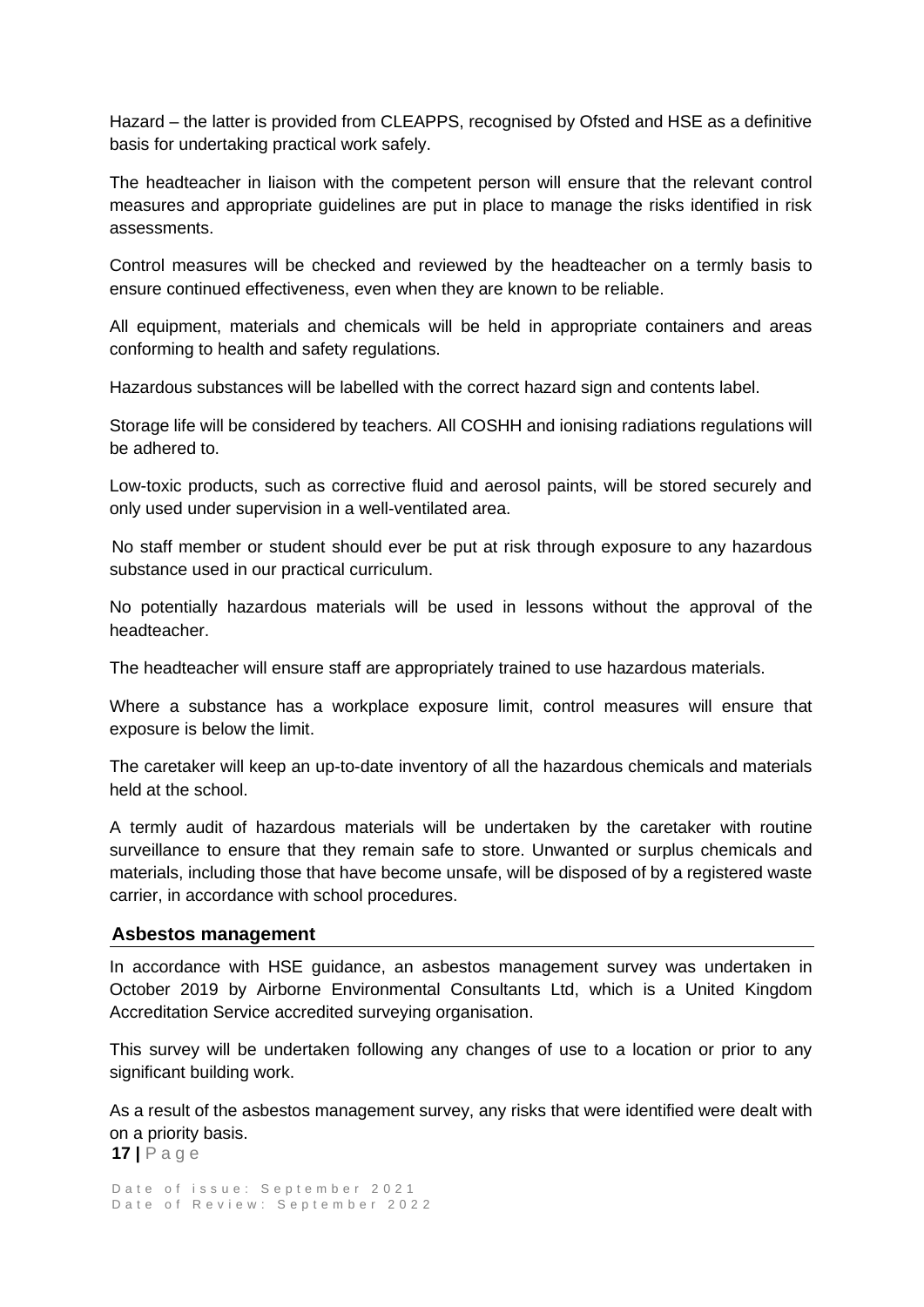Further details concerning the management of asbestos can be found in the Asbestos Management Policy.

#### **Medicine and drugs**

<span id="page-17-0"></span>The school's First Aid, Home Remedies and Medication Policy will be read, understood and adhered to at all times.

The school will obtain notification from parents and carers regarding any medication that students are required to take whilst in school.

Only trained staff will administer medication.

Staff will receive specialist training in supporting students with specific medical conditions.

The school's First Aid, Home Remedies and Medication Policy will be followed at all times.

A record will be kept of any medication that students take – this will be checked prior to administering any non-prescription medication.

#### **Smoking**

<span id="page-17-1"></span>The school is a non-smoking premises and no smoking will be permitted on the grounds.

The school's Smoking and Alcohol Policy will be read, understood and adhered to by all staff.

#### **Housekeeping and cleanliness**

<span id="page-17-2"></span>All cleaning will be monitored by the Lead Teaching Assistant. The standard required will be clear and responsibility will be upon each Teaching Assistant to ensure the area allocated to them is kept clean and tidy.

Special consideration will be given to hygiene areas.

Waste collection services will be monitored by the caretaker.

Special consideration will be given to the disposal of clinical waste.

The headteacher is responsible for ensuring that the school is at a safe temperature for staff and students to work in. The school will adhere to the provisions as outlined in The Education (School Premises) Regulations 1999, which state:

| Areas                                                                                                                                                                                  | Temperature    |
|----------------------------------------------------------------------------------------------------------------------------------------------------------------------------------------|----------------|
| Where there is a below-normal level of physical<br>activity due to ill health or a physical<br>disability, e.g. medical room; however, this<br>does not include sleeping accommodation | 21 $\degree$ C |

#### **18 |** P a g e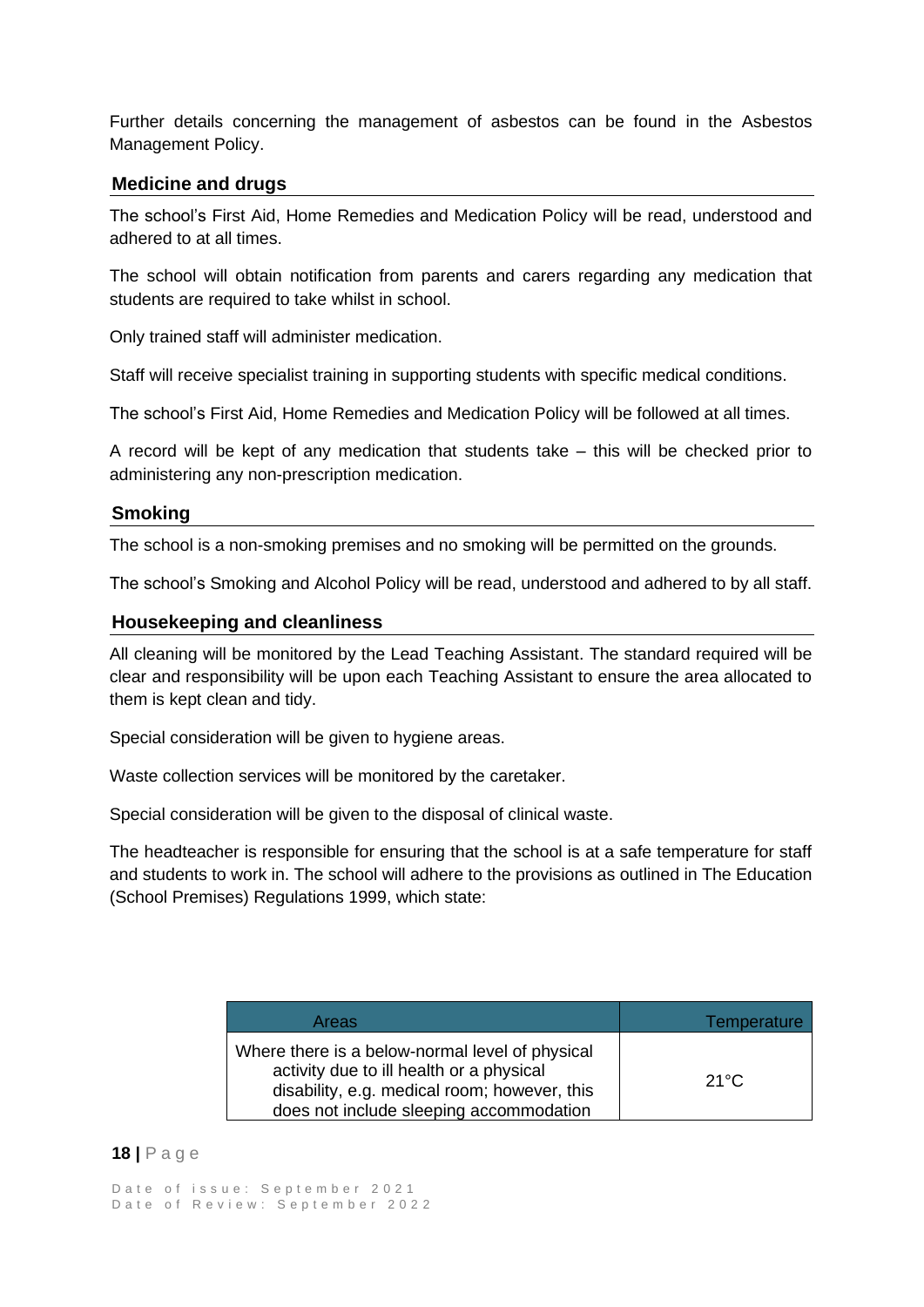| Where there is a normal level of physical activity<br>associated with teaching, private study or<br>examinations                       | $18^{\circ}$ C |
|----------------------------------------------------------------------------------------------------------------------------------------|----------------|
| Where there is a high level of physical activity,<br>e.g. PE sports halls, washrooms, sleeping<br>accommodation and circulation spaces | $15^{\circ}$ C |

#### **Infection control**

<span id="page-18-0"></span>The school actively prevents the spread of infection through the following measures:

- Routine immunisation
- Maintaining high standards of personal hygiene and practice
- Maintaining a clean environment

The school employs good hygiene practices in the following ways:

- Displaying posters throughout the school, encouraging all students, staff members and visitors to wash their hands after using the toilet, before eating or handling food, after touching animals, and following any other actions that increase the risk of the spread of infection, such as coughing or sneezing
- Ensuring there is sufficient liquid soap, warm water and paper towels available for everyone to wash their hands throughout the school
- Employing cleaners once per week to carry out thorough and frequent cleaning that follows national guidance
- Providing PPE where necessary
- Immediately cleaning any spillages of bodily fluids with a combination of detergent and disinfectant, and always wearing PPE
- Washing all laundry in a separate dedicated facility and washing any soiled linens separately
- Hygienically bagging any students' soiled clothing to go home and never rinsing it by hand
- Providing a secure sharps bin, out of reach of students, for the disposal of sharps when required
- Discouraging students, staff members and visitors from touching any stray animals that may come onto the school premises

Staff and students displaying signs of infection, such as rashes, vomiting, diarrhoea, etc., will be sent home and recommended to see a doctor.

The school keeps up-to-date with national and local immunisation scheduling and advice. All students' immunisation status is checked at school entry and at the time of any vaccination.

The school encourages parents to have their children immunised.

**19 |** P a g e All cuts and abrasions will be covered with waterproof dressings.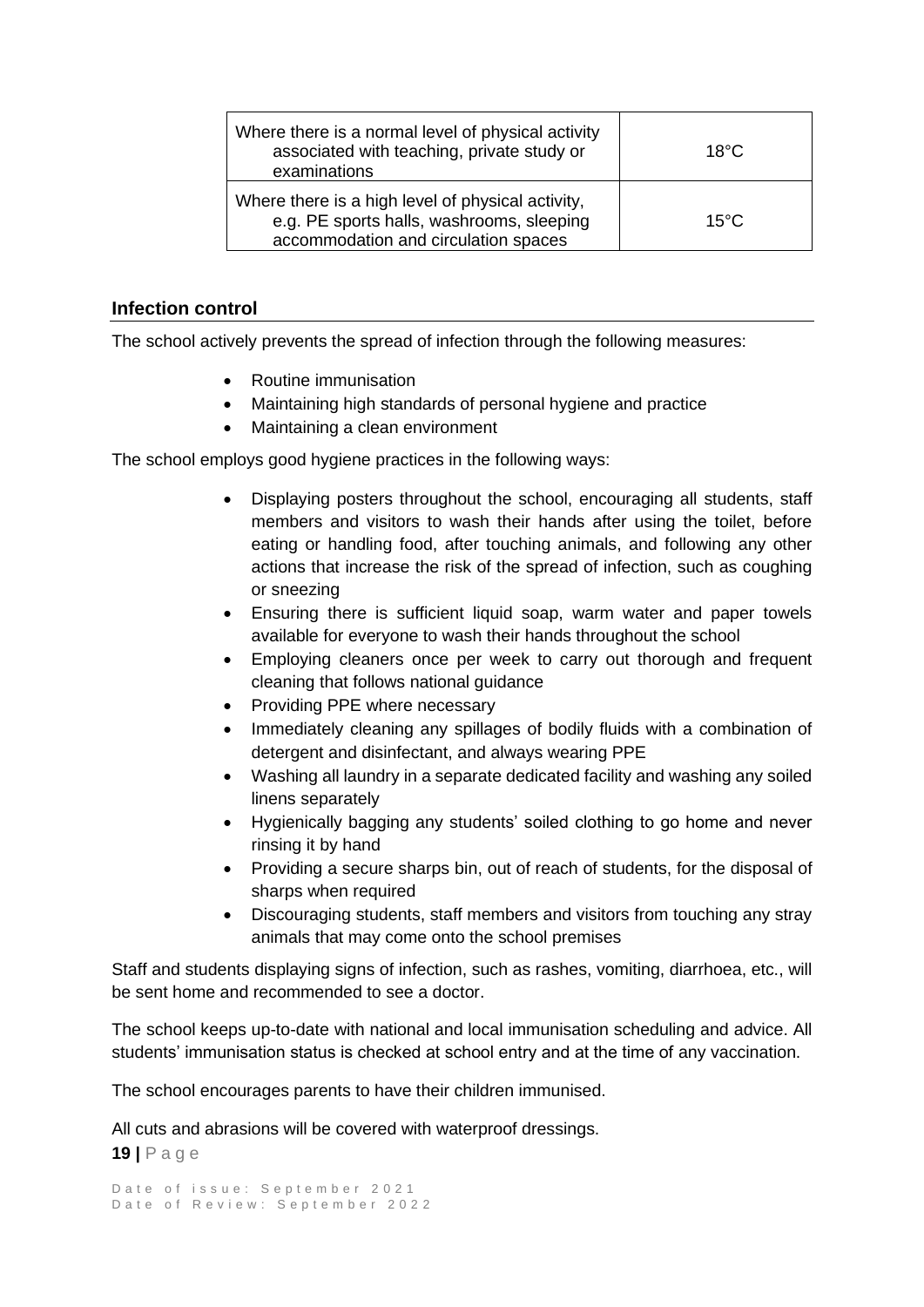The school will ensure that arrangements are in place to minimise any student health risks, e.g. flu, by ensuring hygiene standards are maintained and students and staff are not permitted in school if they are unwell.

#### **Allergens and anaphylaxis**

The school's Allergen and Anaphylaxis Policy is implemented consistently to ensure the safety of those with allergies.

Parents are required to provide the school with up-to-date information relating to their children's allergies, as well as the necessary action to be taken in the event of an allergic reaction, such as any medication required. Staff members are also required to provide the headteacher with a list of their allergies. Information regarding students' and staff members' allergies is collated and stored securely.

Under The Human Medicines (Amendment) Regulations 2017, the school is able to purchase AAI devices without a prescription, for emergency use on students who are at risk of anaphylaxis, but whose device is not available or is not working. The school will purchase spare AAIs from a pharmaceutical supplier, such as the local pharmacy.

The headteacher and catering team will ensure that all pre-packed foods for direct sale (PPDS) made on the school site meet the requirements of Natasha's Law, i.e. the product displays the name of the food and a full, up-to-date ingredients list with allergens emphasised, e.g. in bold, italics or a different colour.

The catering team will also work with any external catering providers to ensure all requirements are met and that PPDS is labelled in line with Natasha's Law. Further information relating to how the school operates in line with Natasha's Law can be found in the Whole-School Food Policy.

Staff members receive appropriate training and support relevant to their level of responsibility, in order to assist students with managing their allergies.

Further information relating to the school's policies and procedures addressing allergens and anaphylaxis can be found in the Allergen and Anaphylaxis Policy.

#### **Risk assessment**

<span id="page-19-0"></span>The headteacher has overall responsibility for ensuring potential hazards are identified and

 risk assessments are completed for all areas in the school. The competent person will be consulted when risk assessments are being carried out.

Termly assessments of high-risks areas, such as bathrooms, will be undertaken.

Annual risk assessments will be conducted for all other areas of the school.

Risk assessments will consider the needs of staff, students, visitors and contractors.

Risk assessments will identify all defects and potential risks along with the necessary solutions or control measures.

#### **20 |** P a g e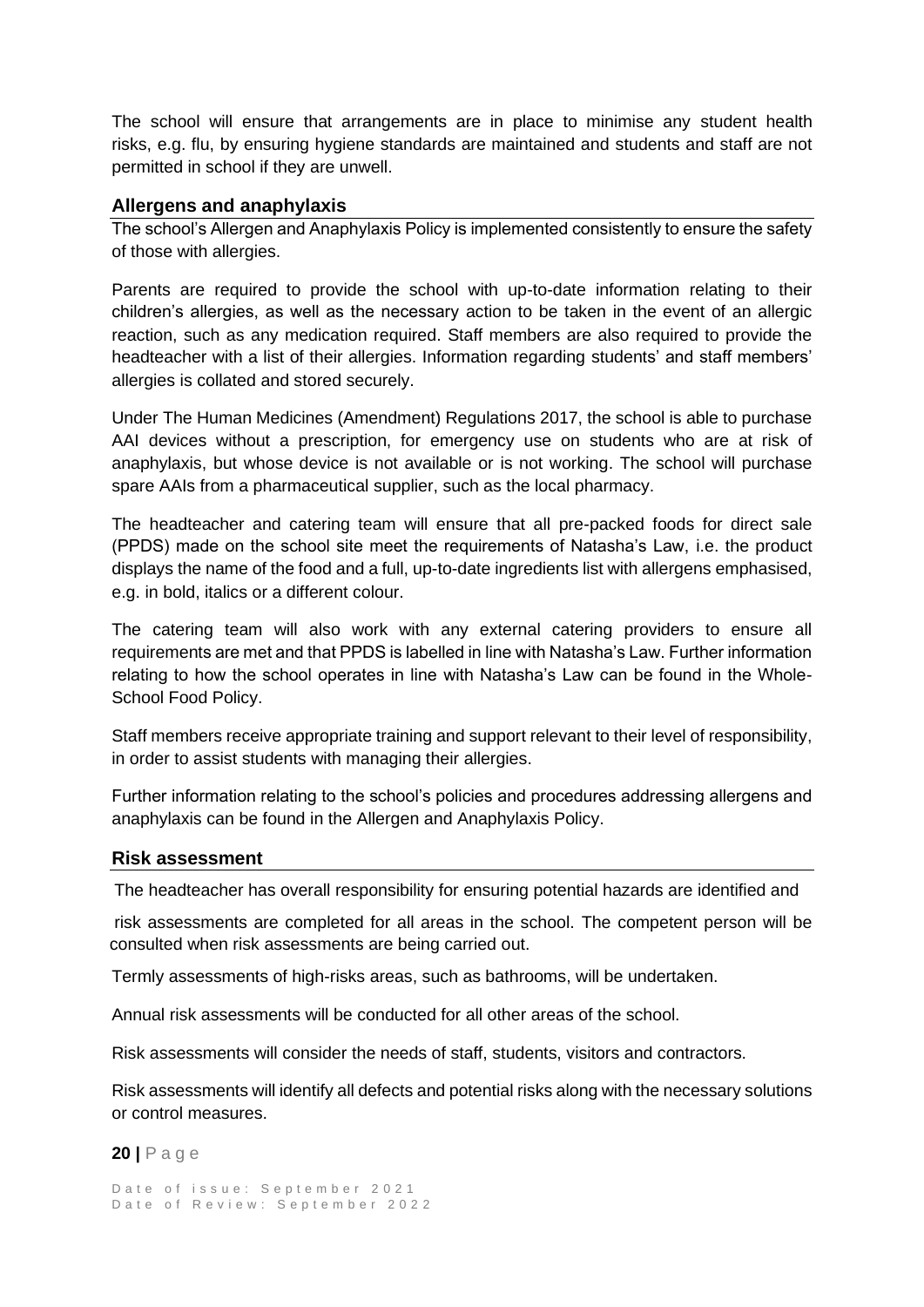Risk assessments will be reviewed if:

- There is any reason to suspect that they are no longer valid.
- There has been a significant change in related matters.

The school will record any significant findings of any risk assessments, including the following:

- The identified hazards
- How people might be harmed by them
- What the school has implemented to control the risk

A designated staff member will ensure risk assessments are completed by staff leading day trips or residential stays.

A Risk Assessment Policy will be developed as per The Education (Independent School Standards) Regulations 2014.

#### **Slips and trips**

<span id="page-20-0"></span>In line with HSE guidance, control measures are in place to effectively control slip and trip risks. The school utilises the following procedure:

- Identify the hazards risk factors considered include:
	- Environmental (floor, steps, slopes, etc.)
	- Contamination (water, food, litter, etc.)
	- Organisational (task, safety, culture, etc.)
	- Footwear
- Individual factors (rain, supervision, pedestrian behaviour, etc.)
- Decide who might be harmed and how
- Consider the risks and decide if existing precautions are sufficient, or if further measures need to be introduced
- Record the findings
- Review the assessment regularly and revise if necessary

# <span id="page-20-1"></span>**Security and theft**

Policy and procedures to reduce security risks are addressed in the School Security policy.

Money will be held in a cash tin in a locked cupboard and sent back to head office on a weekly basis to ensure large amounts are not held on-site.

#### **21 |** P a g e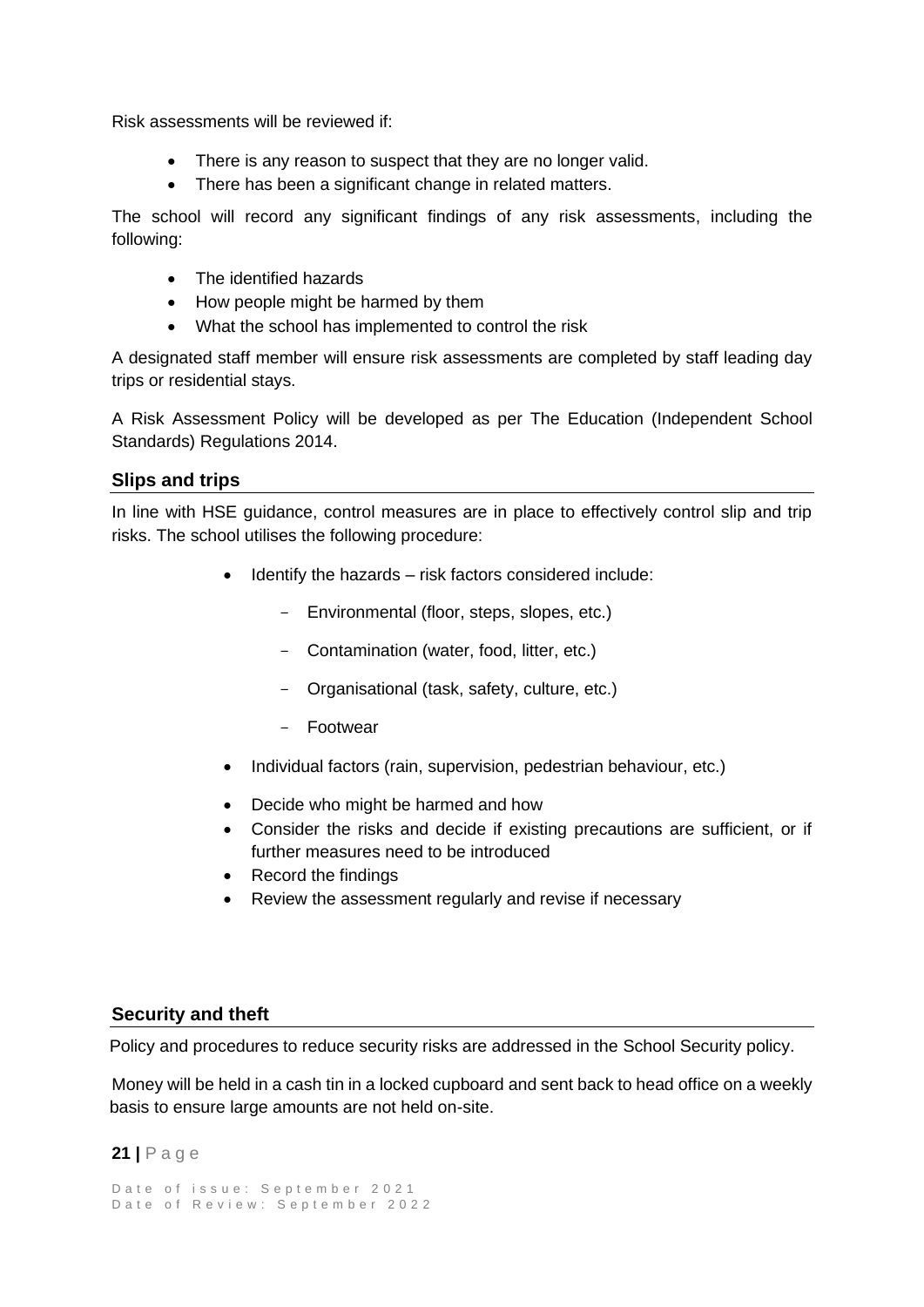Money will be counted in an appropriate location, such as the school office, and staff should not be placed at risk of robbery.

Staff and students are responsible for their personal belongings and the school accepts no responsibility for loss or damage.

Thefts may be reported to the police and staff members are expected to assist police with their investigation.

All members of staff are expected to take reasonable measures to ensure the security of school equipment being used.

Missing or believed stolen equipment will be reported immediately to a senior staff member.

The school will install access control and security measures to ensure the safety of the school, e.g. door security access control, security glazing on windows, security stops on windows.

The school will ban individuals from the premises if they pose a risk to any member of the school community.

The school will consider any risks that are posed by their local context, e.g. recent arson attacks.

#### **Severe weather**

<span id="page-21-0"></span>The headteacher, in liaison with the Chief Executive Officer, makes a decision on school closure on the grounds of health and safety.

The school will act in accordance with the Adverse Weather Policy at all times.

#### **Safe use of minibuses**

<span id="page-21-1"></span>Health and safety policy and procedures concerning school minibuses are contained in the school's Transporting Children Policy.

The school administrator is responsible for arranging the annual maintenance of the minibus, including MOTs and road tax.

The driver will have a current license, be aged 25 years or over and hold a full licence in Group D or passenger carrying vehicles.

Drivers will complete the relevant form from the school office and supply a photocopy of their driving licence.

Internal damage to the minibus is the responsibility of the individual using the minibus. The school will decide who is responsible for covering the cost of any repairs.

The minibus will carry strictly one person per seat and seat belts will be worn at all times.

**22 |** P a g e Fines accrued will be paid by the driver at the time the offence was committed.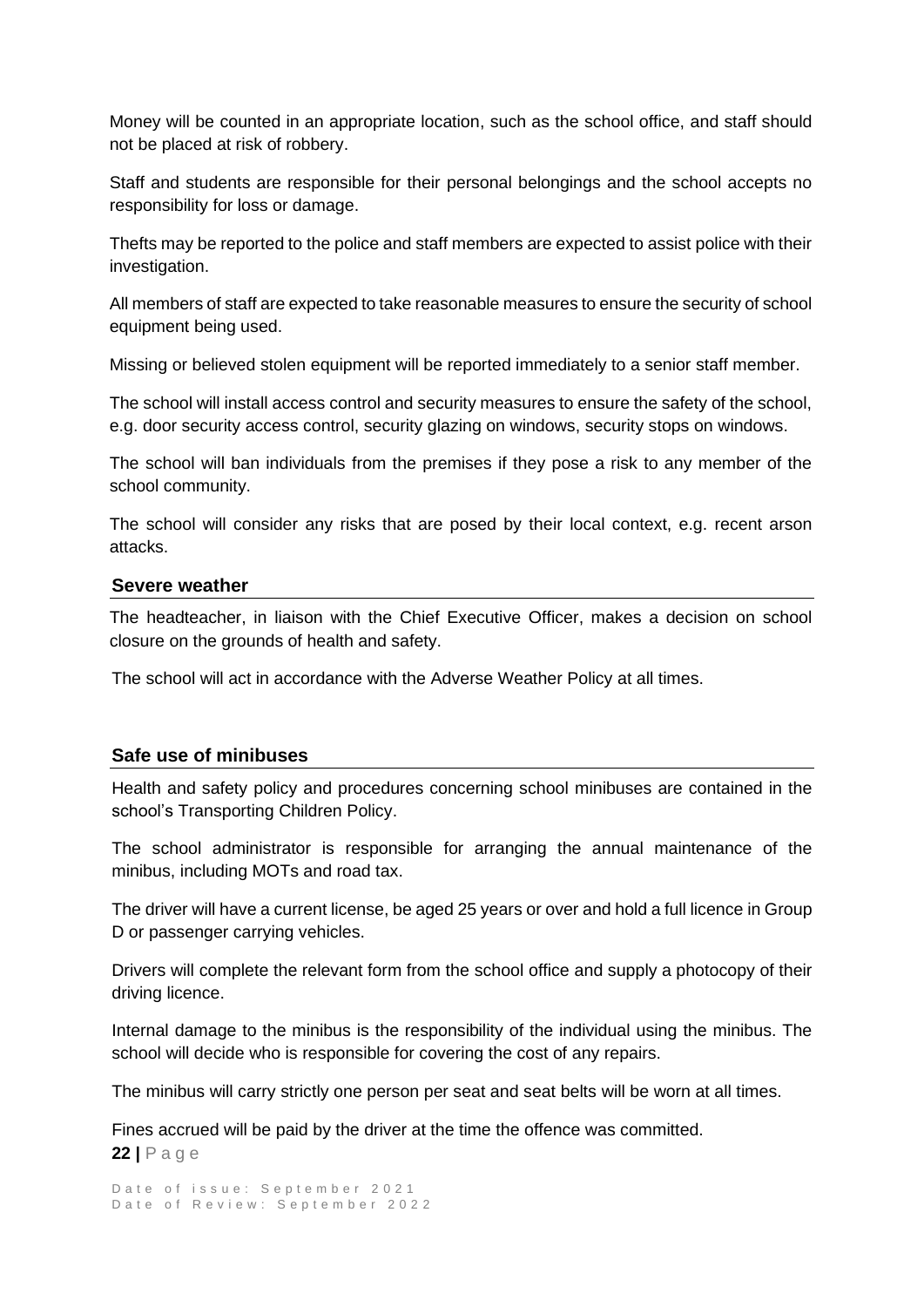Starting and closing mileage, along with the reason for the trip and the driver's name will be recorded in the vehicle book located in the minibus.

The main staff member who holds the required licence and has completed specific training allowing them to drive the minibus is: **Paul Gregory**.

#### **Other School Transport**

Car drivers must ensure that all passengers are wearing seatbelts before setting off on each journey in a company vehicle.

The administrator has the responsibility of checking all driving licenses and insurance documents on an annual basis. It is each driver's responsibility to notify the school if they are involved in any traffic violations which result in "points" being added to their licence. This means their eligibility to drive hire vehicles may be reviewed.

Risk assessments are carried out by staff and approved by a Senior Member of staff prior to any visits taking place. All school car vehicles undergo 6 monthly safety checks together with the annual MOT, if applicable.

Staff follow guidance laid down in the School Vehicle Use Policy.

Most day students are transported to and from Bright Futures school in taxis arranged by school staff and Local Authorities. Any complaints from students concerning either driver behaviour or the way they drive is reported to the school transport provider immediately.

Most residential students are transported to and from bright Futures school in the school minibus or in a company vehicle ln some students may walk to school who live at The Grange.

#### **School trips and visits**

<span id="page-22-0"></span>Health and safety policy and procedures concerning school trips and visits, including trips abroad, are contained in the school's Educational Visits Policy.

#### **Playground Safety**

All students are always monitored and supervised when using the school grounds and play equipment. The equipment is checked for safety each week by the Maintenance team.

#### **Manual Handling**

<span id="page-22-1"></span>Manual handling can prove hazardous when it has the potential to cause a musculoskeletal disorder. This can be due to repetition of the action, the force and/or posture involved in the completion of a handling task, and/or a person's ability to hold/grasp the particular item in a safe and balanced manner.

In order to manage these risks, we have adopted policies and procedures. Further information concerning the safe management of manual handling can be found in the Manual Handling Policy.

```
23 | P a g e
```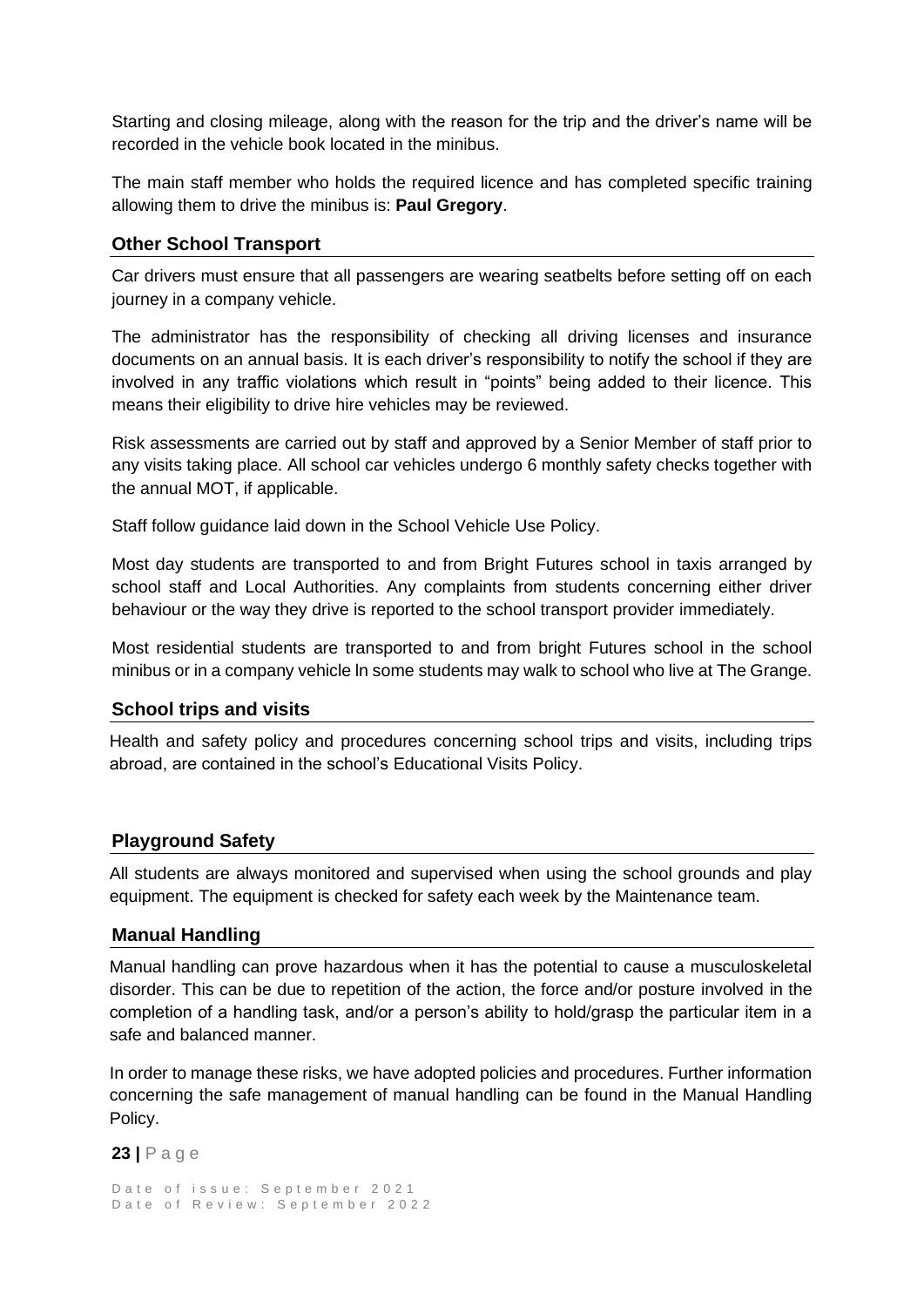# **Working at heights**

<span id="page-23-0"></span>Policy and procedures concerning employees working at heights are addressed in the Working at Heights Policy.

Staff members are required to sign statements confirming that they have received, read and understood the policy, prior to being allowed to work at heights.

#### **Lone working**

<span id="page-23-1"></span>Policy and procedures concerning employees' lone working are addressed in the Lone Working Policy.

Staff members are required to sign statements confirming that they have received, read and understood the relevant policy/policies, prior to being allowed to undertake lone working.

#### **Workplace health and safety: stress management**

Staff will be aware of the symptoms of stress, including sleeping problems, dietary problems, mood swings, feeling lethargic, fatigue, emotional problems, chest pains and elevated heart rate, lack of focus, inability to concentrate and increased sweating. Staff members who suffer from any of these symptoms are advised to consult their GP as soon as possible.

#### <span id="page-23-2"></span>**Workplace health and safety: display equipment**

Display screen assessments will be carried out by the headteacher for teaching staff and administrative staff who regularly use laptops or desktops computers.

#### **Monitoring and review**

<span id="page-23-3"></span>The effectiveness of this policy will be monitored continually by the headteacher. Any necessary amendments may be made immediately.

The next scheduled review date for this policy is September 2020.

The school will establish a monitoring system that is backed up by performance measures and this will be reviewed following an incident.

# **24 |** P a g e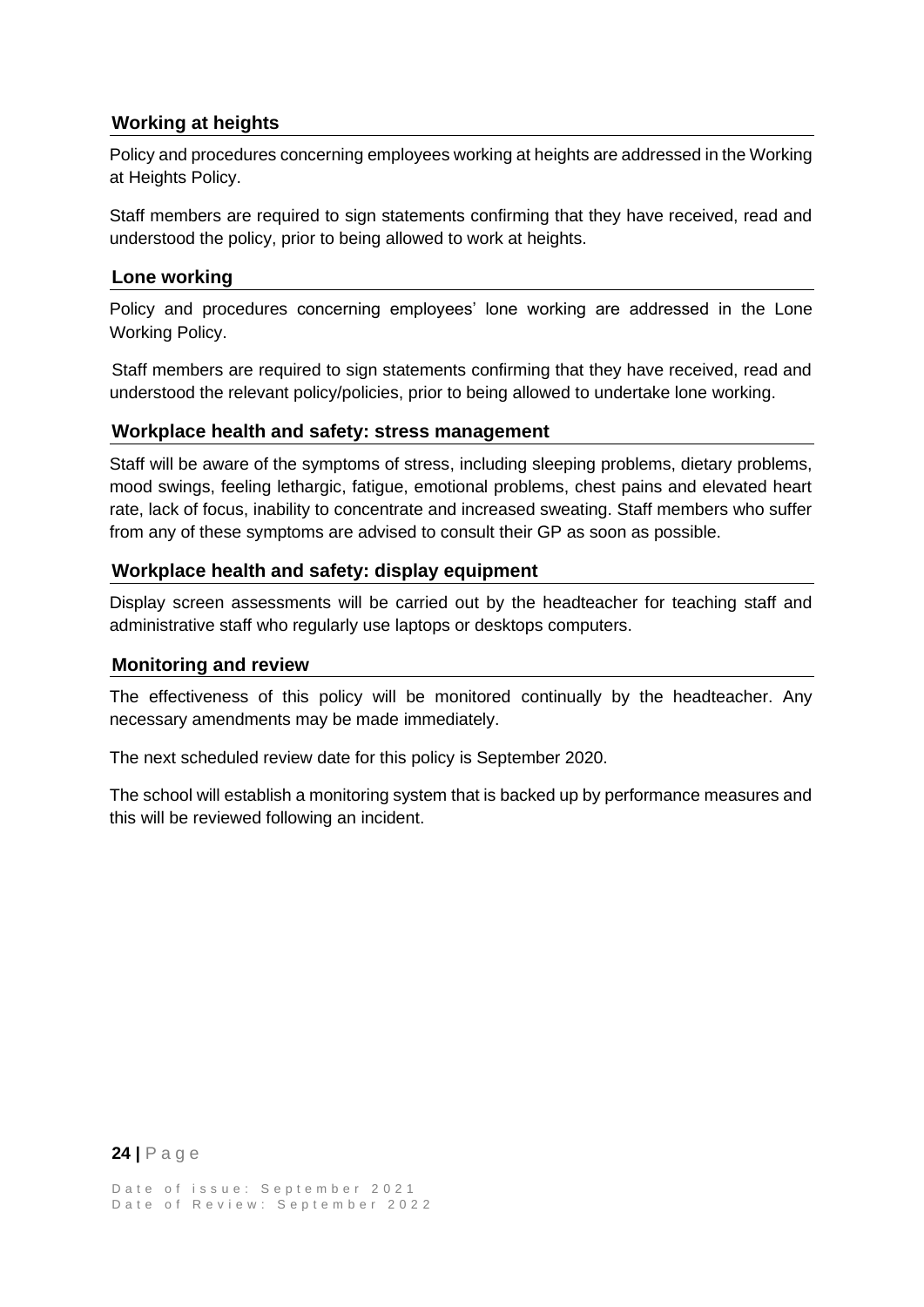# **Classroom Checklist**

Please note, this is not an exhaustive list and you should identify any other hazards associated with the daily use of the classroom in additional tables, including any further actions needed. If necessary, discuss your concerns with a senior leader in your school.

|                                     | Questions you should ask concerning<br>your classroom environment:                                              | Yes/No: | <b>Further action</b><br>required: |
|-------------------------------------|-----------------------------------------------------------------------------------------------------------------|---------|------------------------------------|
|                                     | Is the internal flooring in good condition?                                                                     |         |                                    |
|                                     | Are there any changes in floor level or type<br>of flooring that need to be highlighted?                        |         |                                    |
|                                     | Are gangways between desks kept clear?                                                                          |         |                                    |
| <b>Movement</b>                     | Are trailing electrical leads/cables prevented<br>wherever possible?                                            |         |                                    |
| around the<br>classroom             | Is lighting bright enough to allow safe access<br>and exit?                                                     |         |                                    |
| (slips and<br>trips)                | Are procedures in place to deal with<br>spillages, e.g. water and blood from cuts?                              |         |                                    |
|                                     | For stand-alone classrooms:                                                                                     |         |                                    |
|                                     | Are<br>properly<br>access<br>steps or ramps<br>maintained?                                                      |         |                                    |
|                                     | Are access stairs or ramps provided with<br>handrails?                                                          |         |                                    |
| <b>Work at</b><br>height<br>(falls) | Do you have an 'elephant-foot' step-stool or<br>available<br>stepladder<br>for<br>where<br>use<br>necessary?    |         |                                    |
|                                     | Is a window-opener provided for opening<br>high-level windows?                                                  |         |                                    |
| <b>Furniture</b><br>and<br>fixtures | Are permanent fixtures in good condition and<br>securely fastened, e.g. cupboards, display<br>boards, shelving? |         |                                    |
|                                     | Is furniture in good repair and suitable for the<br>size of the user, whether adult or child?                   |         |                                    |
|                                     | Is portable equipment stable, e.g. a TV<br>placed on a suitable trolley?                                        |         |                                    |
|                                     | Where window restrictors are fitted to upper-<br>floor windows, are they in good working<br>order?              |         |                                    |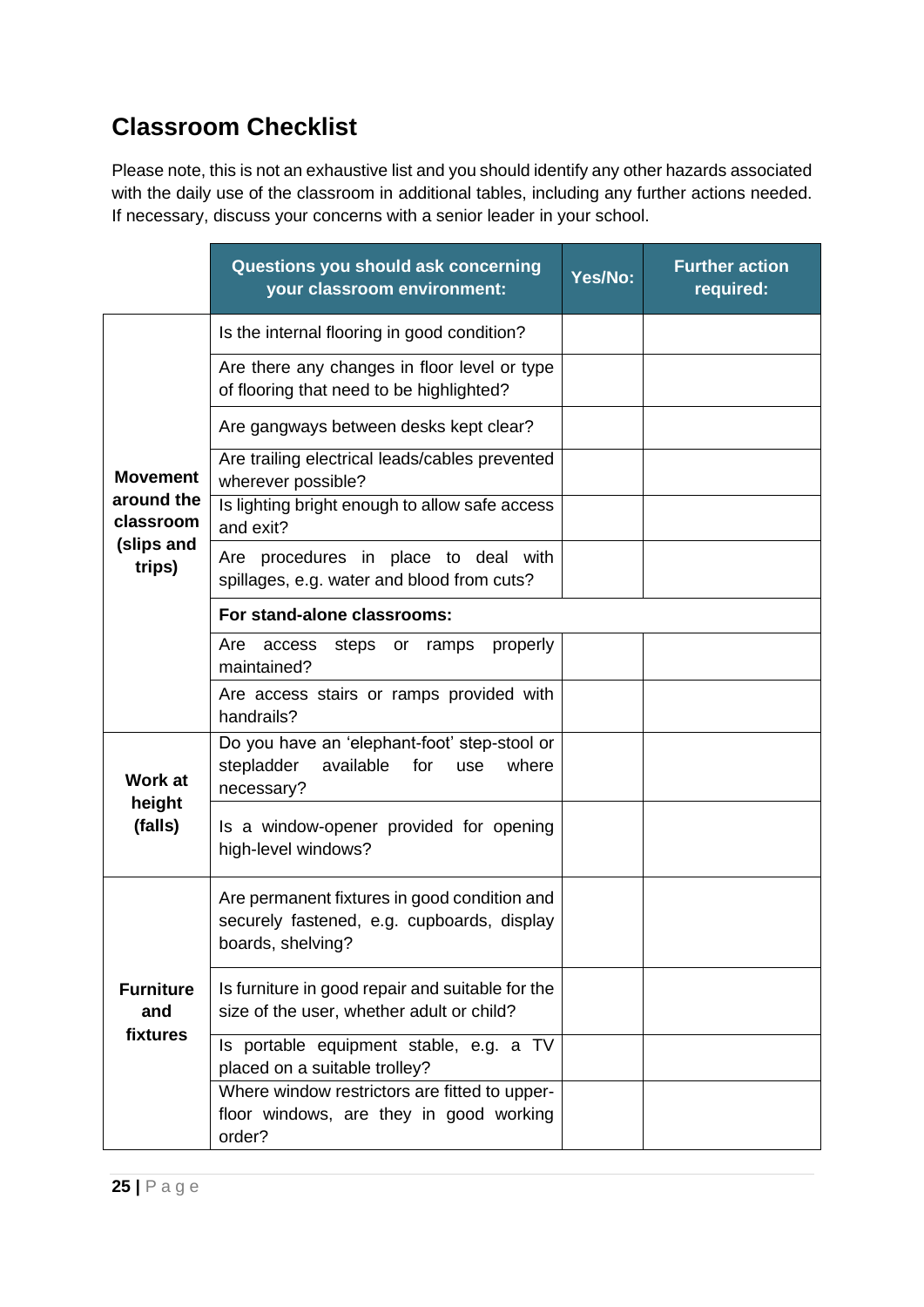|                                              | hot surfaces, such as radiators,<br>Are<br>protected where necessary to prevent the<br>risk of burns to vulnerable young people?                                                                                 |  |
|----------------------------------------------|------------------------------------------------------------------------------------------------------------------------------------------------------------------------------------------------------------------|--|
| <b>Manual</b><br>handling                    | Have trolleys been provided for moving<br>heavy objects, e.g. computers?                                                                                                                                         |  |
| <b>Computers</b><br>and similar<br>equipment | If you use computers as part of your job, has<br>a workstation assessment been completed?                                                                                                                        |  |
|                                              | Have students been advised about good<br>practice when using computers?                                                                                                                                          |  |
|                                              | Are fixed electrical switches and<br>plug<br>sockets in good repair?                                                                                                                                             |  |
| <b>Electrical</b>                            | Are all plugs and cables in good repair?                                                                                                                                                                         |  |
| equipment<br>and<br>services                 | Has portable electrical equipment, e.g.<br>laminators, been visually checked and tested<br>at suitable intervals to ensure that they are<br>safe to use? (There may be a sticker to show<br>it has been tested.) |  |
|                                              | Has any damaged electrical equipment been<br>taken out of service or replaced?                                                                                                                                   |  |
| <b>Asbestos</b>                              | If the school contains asbestos, have details<br>of the location and its condition in the<br>classroom been provided and explained to<br>you?                                                                    |  |
|                                              | Have you been provided with guidance on<br>securing pieces of work to walls/ceilings that<br>may contain asbestos?                                                                                               |  |
| <b>Fire</b>                                  | If there are fire exit doors in the classroom,<br>are they unobstructed, unlocked and easy to<br>open from the inside?                                                                                           |  |
|                                              | Is fire-fighting equipment in place in the<br>classroom?                                                                                                                                                         |  |
|                                              | Are fire evacuation procedures clearly<br>displayed?                                                                                                                                                             |  |
|                                              | Are you aware of the evacuation drill,<br>including arrangements for any vulnerable<br>adults or children?                                                                                                       |  |

# **26 |** P a g e